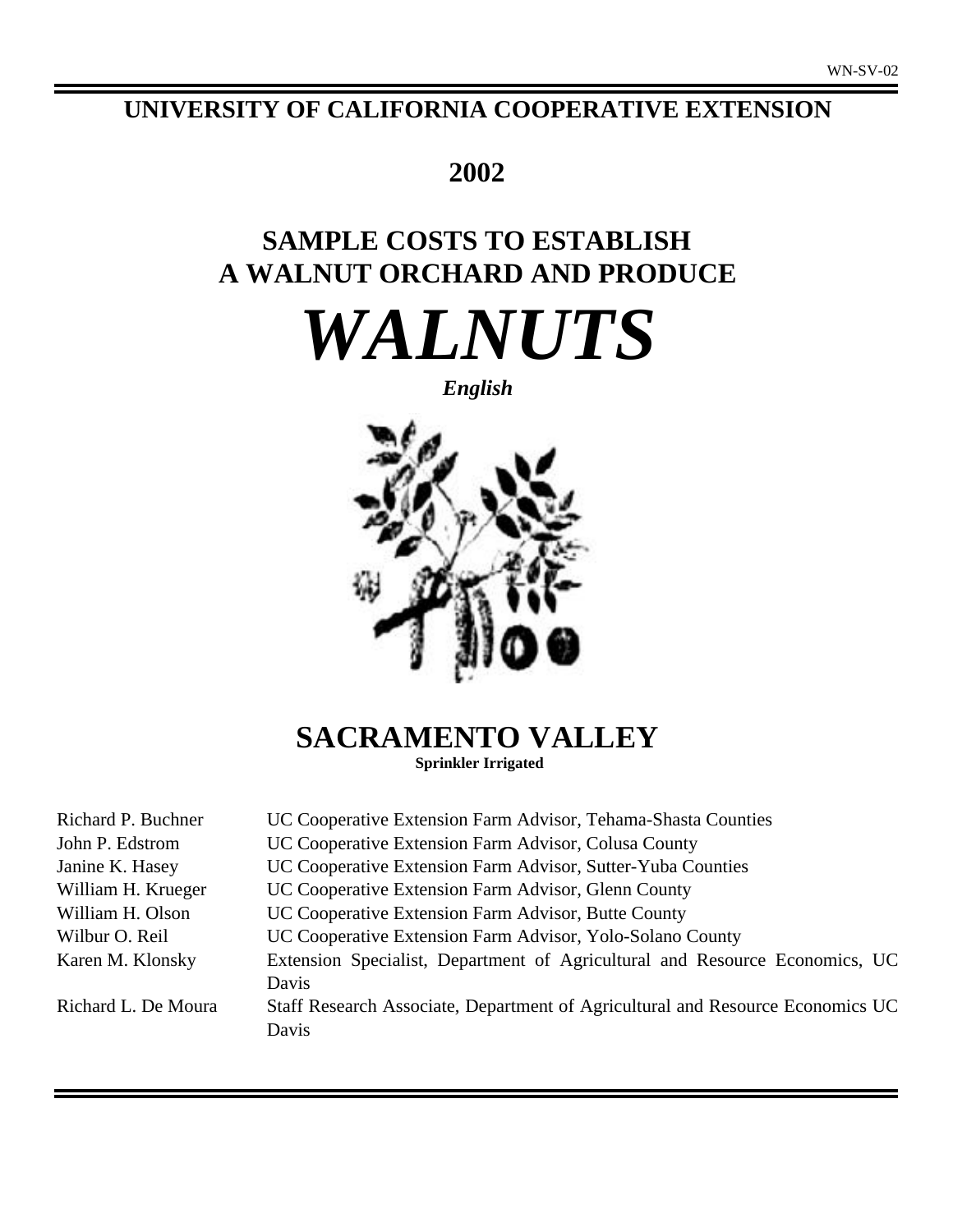# **UNIVERSITY OF CALIFORNIA COOPERATIVE EXTENSION**

# **SAMPLE COST TO ESTABLISH a WALNUT ORCHARD and PRODUCE WALNUTS Sacramento Valley – 2002**

# **CONTENTS**

| Table 5. WHOLE FARM EQUIPMENT, INVESTMENT, AND BUSINESS OVERHEAD COSTS 17 |
|---------------------------------------------------------------------------|
|                                                                           |
|                                                                           |

# **INTRODUCTION**

Sample costs to establish a walnut orchard and produce walnuts under sprinkler irrigation in the Sacramento Valley are presented in this study. This study is intended as a guide only, and can be used to make production decisions, determine potential returns, prepare budgets and evaluate production loans. Practices described are based on those production practices considered typical for the crop and area, but will not apply to every farm. Sample costs for labor, materials, equipment and custom services are based on current figures. A blank column, "*Your Costs*", in Tables 2 and 3 is provided to enter your farming costs.

The hypothetical farm operation, production practices, overhead, and calculations are described under the assumptions. For additional information or an explanation of the calculations used in the study call the Department of Agricultural and Resource Economics, University of California, Davis, (530) 752-3589 or your local UC Cooperative Extension office.

Sample Cost of Production Studies for many commodities are available and can be requested through the Department of Agricultural and Resource Economics, UC Davis, (530) 752-1515. Current studies can be obtained from selected county UC Cooperative Extension offices or downloaded from the department website at http://coststudies.ucdavis.edu.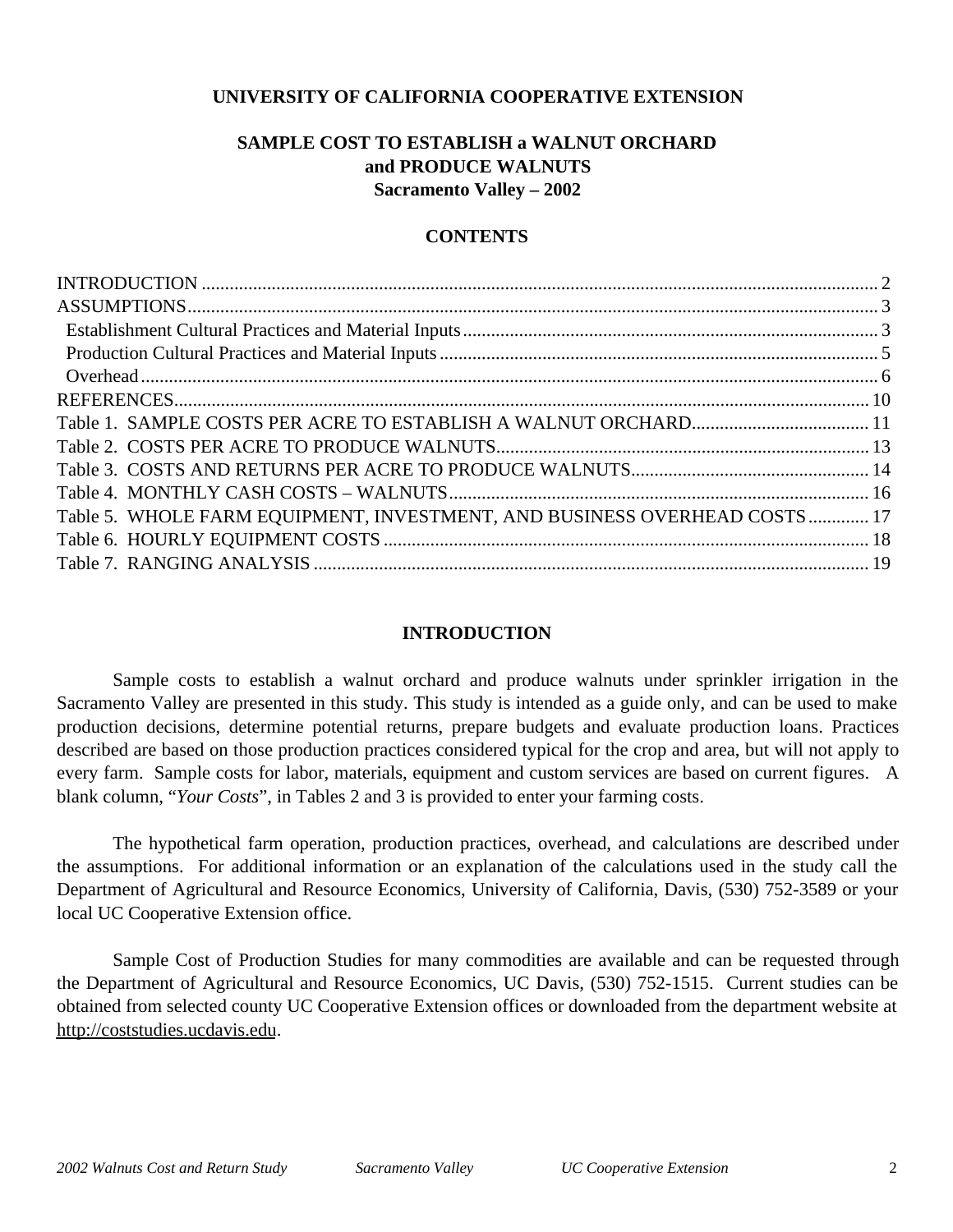## **ASSUMPTIONS**

The following assumptions refer to tables 1 to 7 and pertain to sample costs to establish a walnut orchard (table 1) and produce walnuts in the Sacramento Valley (tables 2 to 7). Practices described are not University of California recommendations, but represent production practices considered typical for this crop and area. Some practices listed may not be needed or used during every production year, while practices not indicated may be needed.Cultural practices vary by grower and region, and differences can be significant. The practices and inputs used in the cost study serve as a guide only. **The use of trade names in this report does not constitute an endorsement or recommendation by the University of California nor is any criticism implied by omission of other similar products***.*

**Farm.** The hypothetical farm consists of 105 contiguous acres farmed by the owner. Smaller noncontiguous parcels may have additional costs for travel time and equipment re-calibration. Walnuts are established on 100 acres, and roads, irrigation systems and farmstead occupy five acres.

# **Establishment Cultural Practices and Material Inputs**

**Site Preparation.** The orchard is being established on ground previously planted to another tree crop. The area is sampled (1 sample/10 acres) for nematodes prior to land preparation to determine the need for fumigation. The ground is ripped in two directions to a 3-foot depth to break up any underlying hardpan and pull up old roots. The ground is disced twice to break up clods, then floated twice to level and smooth the surface. The area is fumigated untarped with methyl bromide and chloropicrin. Berms in the tree row are formed with the grower's tractor and ridger. Contract or custom operators do both ripping and fumigation. All operations that prepare the orchard for planting are done in the year prior to planting, but costs are shown in the first year.

**Trees.** No specific variety of English walnuts is planted in this study. Cultivars typically planted in the Sacramento Valley include Chandler, Hartley, Tulare, and Howard. Most orchards will include a small percentage of a second variety to insure pollen shedding and bloom period overlaps. Paradox is the common rootstock on these varieties. The variety planted determines spacing. In this study, the 5/8 inch 2 year old trees are planted on 28' X 28' spacing, 56 trees per acre. The life of the orchard at planting is estimated to be 35 years.

**Planting.** Planting in the spring starts by surveying and marking tree sites with a small stake, digging holes, planting, topping, and staking trees. Tree roots are sprayed with Galltrol for crown gall *(agrobacterium tumefaciens)* control prior to planting. Trees are also painted white for sunburn protection and tree wraps are placed around the tree for rodent protection. In the second year, 4% of the orchard or 2 trees per acre are replanted.

**Pruning.** Pruning and training begins in the first year, when the central leader that forms the trunk is selected and tied to the stake. Dormant pruning during the second and third year develops the scaffolds originating from the main trunk. In the fourth and succeeding years, heading cuts are made removing a portion of the current year's growth. Alternate year pruning begins in the seventh to ninth year. During the first two years, the brush is placed in the row middles and chopped during the first mowing. In the following years, the brush is chopped in a separate operation.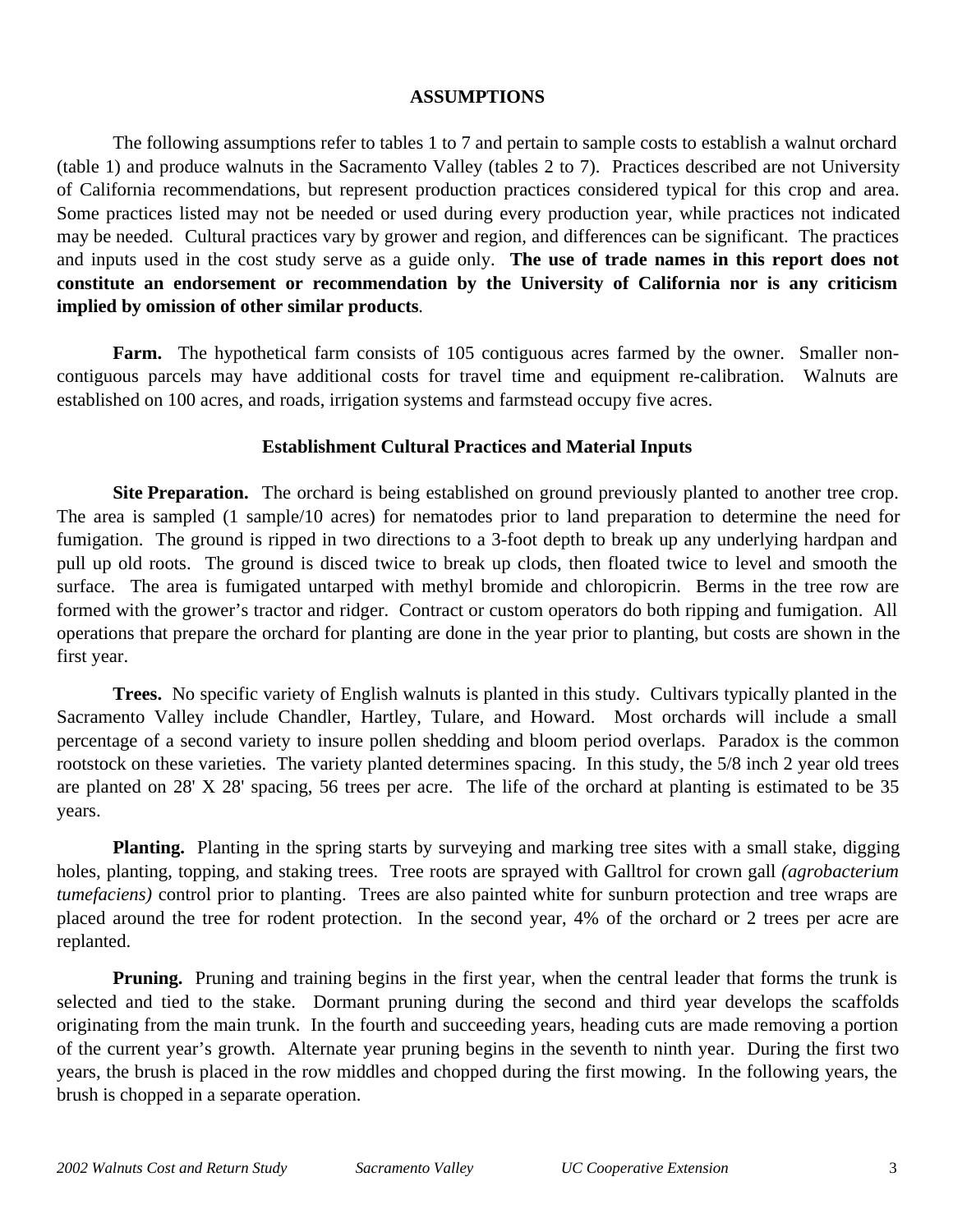|              | Table A. Applied Nitrogen |          |
|--------------|---------------------------|----------|
|              | Actual N                  | UN 32    |
| Year         | lbs/acre                  | gal/acre |
|              | 20                        | dry      |
| 2            | 50                        | dry      |
| 3            | 100                       | 28.2     |
| 4            | 125                       | 35.3     |
| $rac{5}{6+}$ | 150                       | 42.2     |
|              | 200                       | 56.4     |
|              |                           |          |

|         | Table B. Applied Irrigation Water |                             |
|---------|-----------------------------------|-----------------------------|
| Year    | acft/year                         | $\frac{\text{a}}{\text{a}}$ |
|         | 2.5                               | 100.00                      |
| $2 - 5$ | 3.0                               | 120.00                      |
| $6+$    | 3.5                               | 140.00                      |

**Fertilization.** Nitrogen is the major nutrient required for tree growth and optimum yields. Some locations may require additional nutrients. Leaf samples at one sample per 25 acres are taken to determine nutrient (nitrogen, potassium, zinc) requirements. In the first two years, two equal applications of nitrogen are hand applied in dry form approximately 18 inches from the base of the tree. Beginning in year 3, nitrogen fertilizer is applied in liquid form as UN 32 through the irrigation system. Annual rates of actual N are shown in Table A.

**Irrigation.** Price per acre-foot of water will vary by grower depending on power source, well characteristics, and irrigation district. In this study, water is calculated to cost \$40.20 per acre-foot or \$3.35 per acreinch. No assumption is made about effective rainfall. The water applied to the orchard is shown in Table B**.**

**Pest Management.** The pesticides and rates mentioned in this cost study are listed in *UC Integrated Pest Management Guidelines, Walnuts.* See the Integrated Pest Management (IPM) website for other materials available.

*Weeds*. Weed pressure, materials and application timing will vary from season to season. In this study, a contact herbicide (Roundup) is applied to tree rows prior to planting and a preemergence herbicide (Prowl) applied shortly after planting. Inseason sprays using Roundup are applied to the tree row in June and August during years two to five and July only in years six to eight. Winter strip sprays (Prowl and Goal) are applied during the dormant period during the first two years. Winter strip sprays (Karmex and Princep) during years three to eight include a contact herbicide (Roundup).

*Diseases*. During the establishment years disease control for walnut blight is minimal. In this study, beginning in the fifth year, a copper fungicide (Kocide), is applied twice in April. In the eighth year, a third application is made in May.

*Insects.* In the first through third year, an infestation of redhumped caterpillars is treated in June with one application of Dipel. Codling moth is assumed to reach treatment levels by the fifth year. Lorsban is applied each year in July from the fifth through the eighth year for codling moth control. Beginning in the sixth year, miscellaneous pests such as husk fly, aphids, scale, or mites will occur, but on the average only one of the pest will occur in any one year. In this study, mites are treated in June with Omite. The cost is equivalent to the average costs of pesticides available to control the above pests.

*Vertebrate Pests.* Gophers are managed in the spring with the use of poison bait placed underground by a mechanical bait applicator. Squirrels and other vertebrates are not included in the study but can be a pest, and may need treatment every year.

**Harvest Aid.** Beginning in the eighth year, Ethrel, a plant regulator, is applied to 50 percent of the acres to prepare the orchard for one-shake harvest.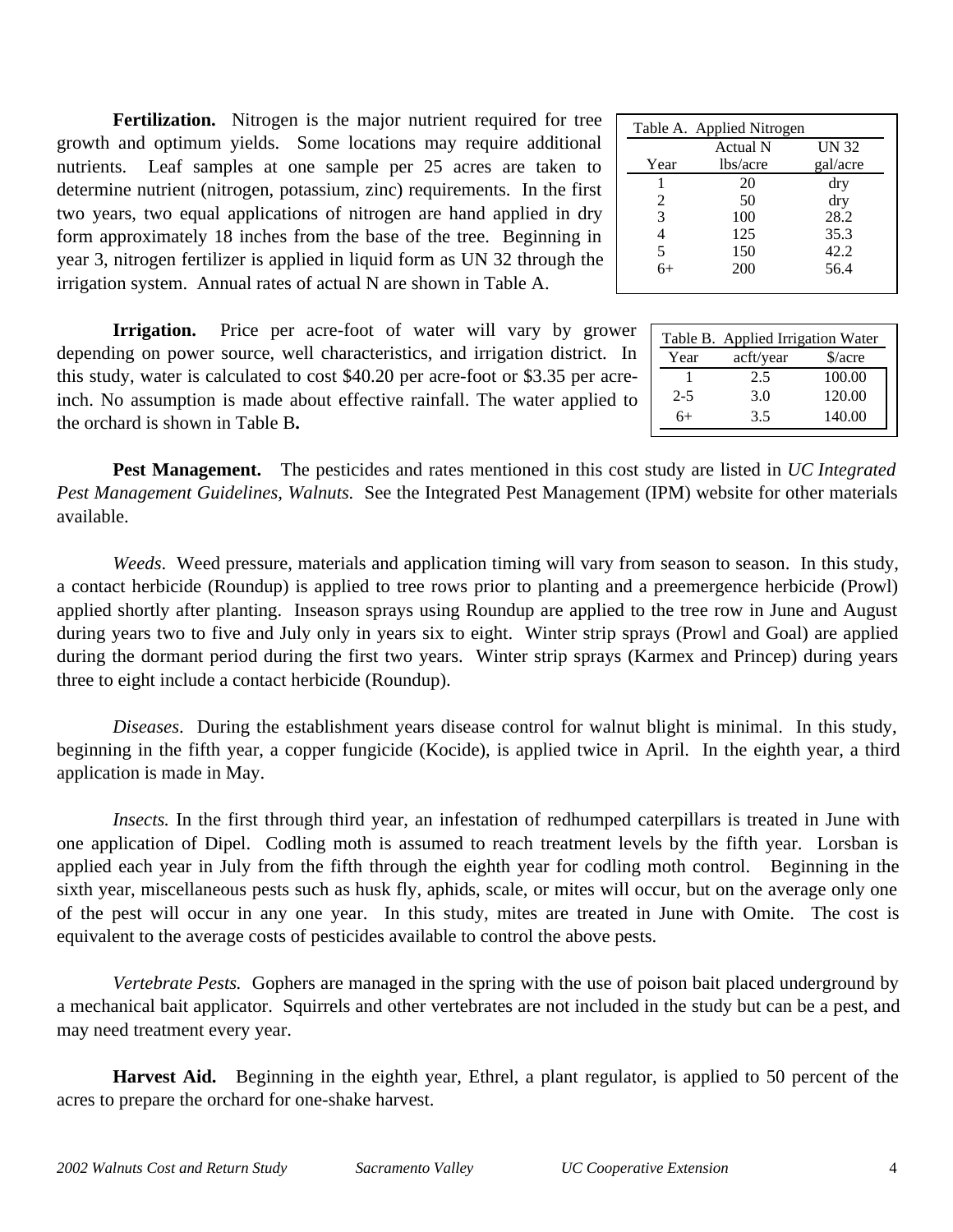**Harvest.** Depending upon variety, harvest starts in the fourth or fifth establishment year (fourth year in this study). The first crop is not mechanically shaken, but is shaken by the wind and the windfall walnuts are picked up at the end of the season. Subsequently, a custom operator mechanically shakes and harvests the nuts. Yield maturity is reached in the eighth year. See harvest under the production assumptions.

# **Production Cultural Practices and Material Inputs**

**Pruning.** Pruning to open the canopy, maintain healthy buds, lower tree height, remove dead and undesired limbs is done during the winter months in alternate years using hand crews and a pruning tower. One-half of the pruning costs are charged to the orchard each year. Prunings are placed in the row middles, pushed to the orchard edge and burned. Since trees in this orchard are planted at their final spacing, tree thinning is not required.

Fertilization. Tree nutrient status is determined by leaf analysis; sampling for nitrogen (N), potassium (K), and zinc (Zn) is done in July. Nitrogen at an annual rate of 200 pounds per acre is applied through the irrigation system. The nitrogen as UN 32, is applied in equal amounts in April and August.

**Irrigation.** The crop uses 42-acre inches of water which the grower applies. No assumption is made about effective rainfall. In this study, water is calculated to cost \$40.20 per acre-foot or \$3.35 per acre-inch. The amount of water applied to the mature orchard is shown in Table B in the Establishment section**.**

**Pest Management.** The pesticides and rates mentioned in this cost study are listed in *UC Integrated Pest Management Guidelines, Walnuts.* For more information on other pesticides available, pest identification, monitoring, and management visit the UC IPM website at www.ipm.ucdavis.edu. Written recommendations are required for many pesticides and are made by licensed pest control advisors (PCA). In addition, the PCA monitors the field for pests and nutrition. Growers may hire private PCA's or receive the service as part of a service agreement with an agricultural chemical and fertilizer company. For information and pesticide use permits, contact the local county agricultural commissioner's office.

*Weeds***.** Weeds in mature orchards are controlled with the same combination of chemical and cultural (mowing) practices as during the establishment years. Weeds are controlled in the tree row with winter and inseason strip sprays using preemergent/postemergent and contact herbicides. Princep, Karmex and Roundup are applied in November (winter strip spray). Roundup is applied during the growing season (inseason strip spray). Row middles are mowed five times from April through August.

*Insect and Mite.* Several insect and mite pests can be a problem. Codling moth (*Cydia pomonella*), a major pest, can cause damage resulting in offgrade nuts. Multiple generations occur and are controlled based on population monitoring. Two treatments are assumed, Lorsban is applied in June and Asana in July. Husk Fly, aphids, scale, and mites will not occur every year, but for purposes of this study, one treatment per year is considered necessary. Different materials are required to control each pest. Omite is applied in June and represents an average cost for controlling the above insects.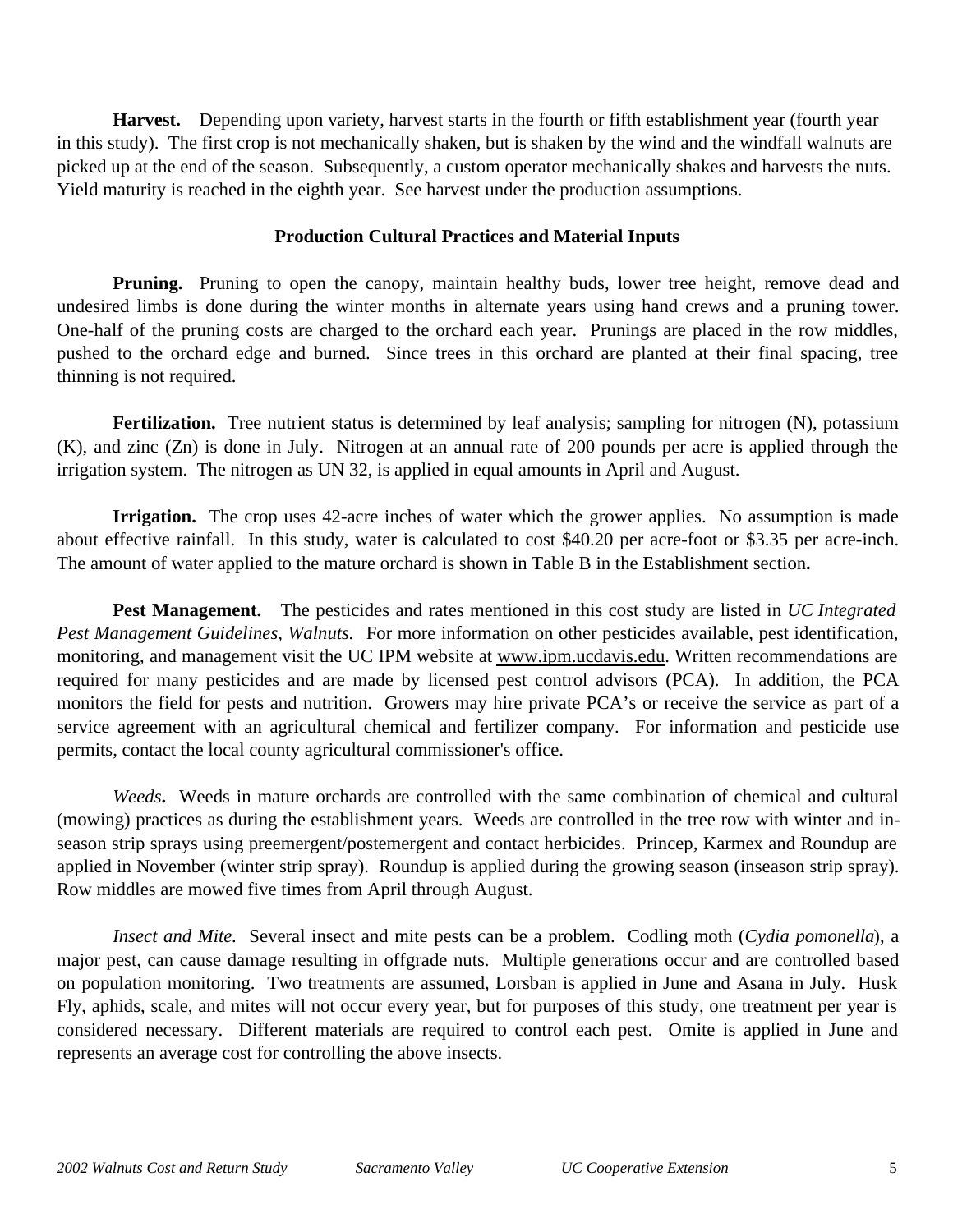*Disease.* Walnut Blight (*Xanthomonas campestris* p.v. *juglandis)* is a spring disease that infects the nutlets and is the only disease treated in this study. Three treatments, two in April and one in May, with Kocide, a copper compound, and Manex are applied.

*Vertebrate Pests.* Gophers are controlled with rodent bait the same as in the establishment years.

*Growth Regulator*. A growth regulator (Ethrel) is used to prepare the crop for one-time harvest. The growth regulator is applied to approximately one-half of the acres.

**Harvest.** Custom harvesters shake, sweep, pick up, and haul the walnuts to the huller/dryer. Hand raking is needed to windrow walnuts missed by the sweeper. In this study, the grower furnishes the hand rakers. After drying, the walnuts are sold to processors. Hulling and drying costs are charged on a per pound, dry-weight basis. Custom harvest operators usually charge by the hour, but the costs in this study have been

Table C. Sample contracted harvesting costs Sacramento Valley Rate Harvest Operation \$/hour acre/hour \$/acre Shake 70 2 35<br>Sweep 35 2 15 Sweep 35 2 15 Pickup 55 1 55

converted to per acre charges. Table C includes current rates for custom harvest operations in the region.

*Yields.* Annual yields for English varieties are measured in clean, dry, in-shell tons or pounds per acre. Typical Sacramento Valley yields are shown in Table D.

*Returns.* Actual price depends on a number of factors such as demand, size of the state crop, variety, nut size, and quality. An estimated price of \$0.62 per pound is used in this study so that a ranging analysis for different yields and prices can be calculated.

*Assessments.* Under a state marketing order, the California Walnut Commission (CWC) collects mandatory assessment fees. These assessments are charged to the grower to pay for walnut marketing, advertising, and research programs. The CWC has a current fee of \$0.01 per p

**Labor.** Hourly wages for workers are \$9.00 for skilled labor and \$7.00 per hour for unskilled. Adding 34% for the employers share of federal and state payroll taxes, insurance, and other possible benefits gives the labor rates shown of \$12.06 per hour for skilled labor, and \$9.38 per hour for unskilled labor. Labor for operations involving machinery are 20% higher than the operation time given in Table 2 to account for the extra labor involved in equipment set up, moving, maintenance and repair.

**Equipment Operating Costs.** Repair costs are based on purchase price, annual hours of use, total hours of life, and repair coefficients formulated by ASAE. Fuel and lubrication costs are also determined by ASAE equations based on maximum PTO horsepower, and fuel type. Prices for on-farm delivery of diesel and gasoline are \$1.26 and \$1.51 per gallon, respectively. The fuel, lube, and repair cost per acre for each operation in Table 2 is determined by multiplying the total hourly operating cost in Table 6 for each piece of equipment used for the selected operation by the hours per acre. Tractor time is 10% higher than implement time for a given operation to account for setup, travel and down time.

| nut Commission (CWC) collect<br>er to pay for walnut marketing<br>bound of dry in-shell nuts. |
|-----------------------------------------------------------------------------------------------|
| 00 per hour for unskilled. Addin                                                              |

| Table D. Annual yield per acre |          |         |  |  |  |  |
|--------------------------------|----------|---------|--|--|--|--|
| Yield (dry, In-shell)          |          |         |  |  |  |  |
| Year                           | ton/acre | lb/acre |  |  |  |  |
|                                | 0.25     | 500     |  |  |  |  |
| 5                              | 0.50     | 1,000   |  |  |  |  |
| 6                              | 0.75     | 1,500   |  |  |  |  |
| 7                              | 1.40     | 2,800   |  |  |  |  |
| $8+$                           | 2.70     | 5,400   |  |  |  |  |
|                                |          |         |  |  |  |  |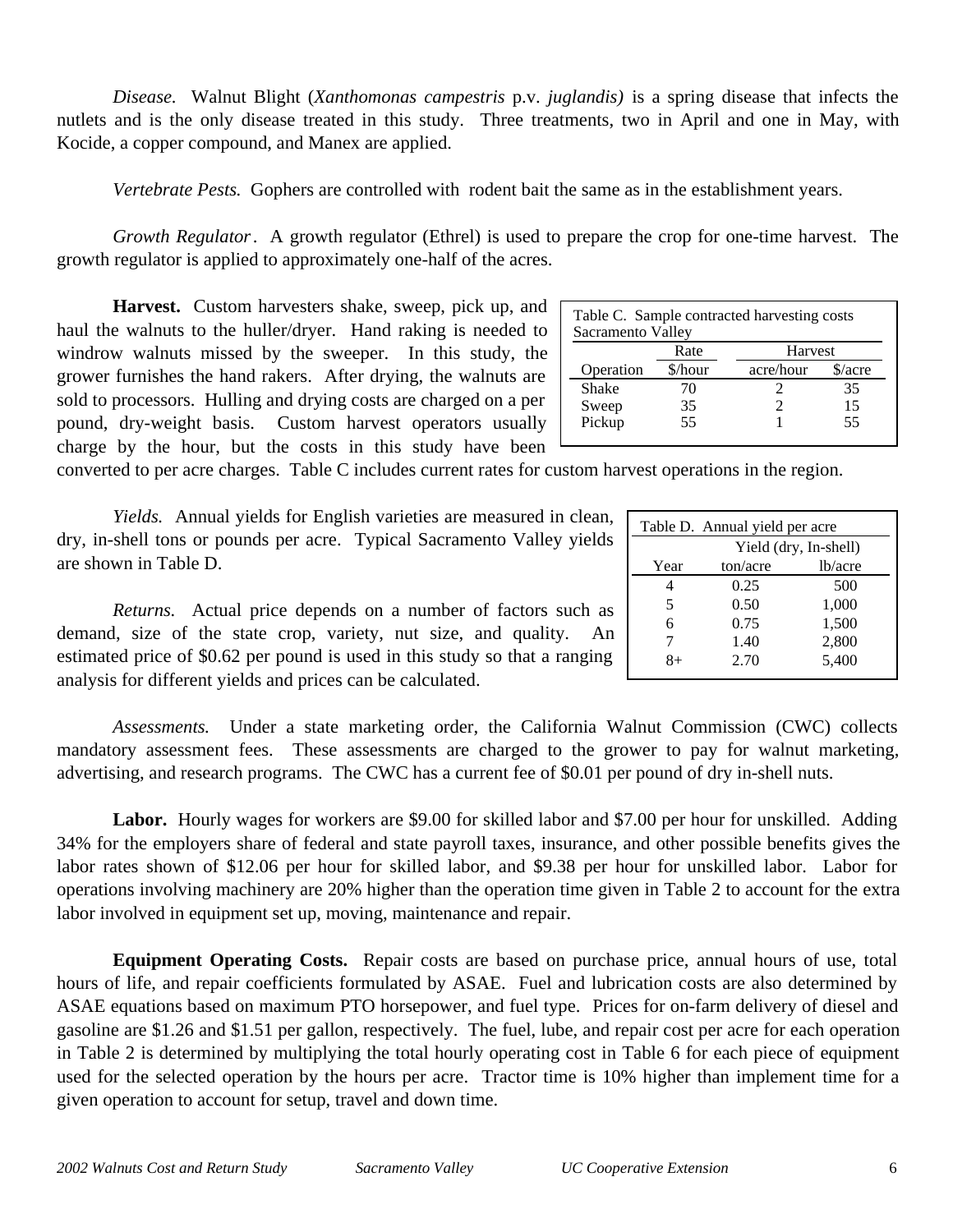**Interest On Operating Capital.**Interest on operating capital is based on cash operating costs and is calculated monthly until harvest at a nominal rate of 7.40% per year. A nominal interest rate is the typical market cost of borrowed funds. The interest cost of post harvest operations is discounted back to the last harvest month using a negative interest charge.

# **Overhead**

**Cash Overhead.** Cash overhead consists of various cash expenses paid out during the year that are assigned to the whole farm and not to a particular operation. These costs include property taxes, interest on operating capital, office expense, liability and property insurance, sanitation services, and equipment repairs. Employee benefits, insurance, and payroll taxes are included in labor costs and not in overhead (see Labor).

**Property Taxes**. Counties charge a base property tax rate of 1% on the assessed value of the property. In some counties special assessment districts exist and charge additional taxes on property including equipment, buildings, and improvements. For this study, county taxes are calculated as 1% of the average value of the property. Average value equals new cost plus salvage value divided by 2 on a per acre basis.

**Insurance***.* Insurance for farm investments varies depending on the assets included and the amount of coverage. Property insurance provides coverage for property loss and is charged at 0.66% of the average value of the assets over their useful life. Liability insurance covers accidents on the farm and costs \$767 for the entire farm.

**Office Expense.** Office and business expenses are estimated at \$50 per acre. These expenses include office supplies, telephones, bookkeeping, accounting, legal fees, road maintenance, shop and office utilities and miscellaneous administrative costs.

**Establishment Cost.** Costs to establish the orchard are used to determine the non-cash overhead expenses, capital recovery, and interest on investment for the production years. The establishment cost is the sum of cash costs for land preparation, planting, trees, production expenses, and cash overhead for growing walnut trees through the first year nuts are harvested less returns from production. The *Accumulated Net Cash Cost* in the fourth year shown in Table 1 represents the establishment cost per acre. For this study, the cost is \$5,289 per acre or \$528,900 for the 100-acre orchard. Establishment cost is amortized beginning in the fifth year over the remaining 31 years of production.

**Sanitation Services.** Sanitation services provide portable toilets for the orchard and cost the farm \$1,080 annually. This cost includes delivery and 10 months of weekly service.

**Supervisor/Management Salaries.** Wages for management are not included as a cash cost. Any return above total costs is considered a return to management and risk.

**Fuel/Lube Pickup.** See pickup under non-cash overhead.

**Investment Repairs.** Costs are calculated as 2% of the purchase price on investments listed in Table 5.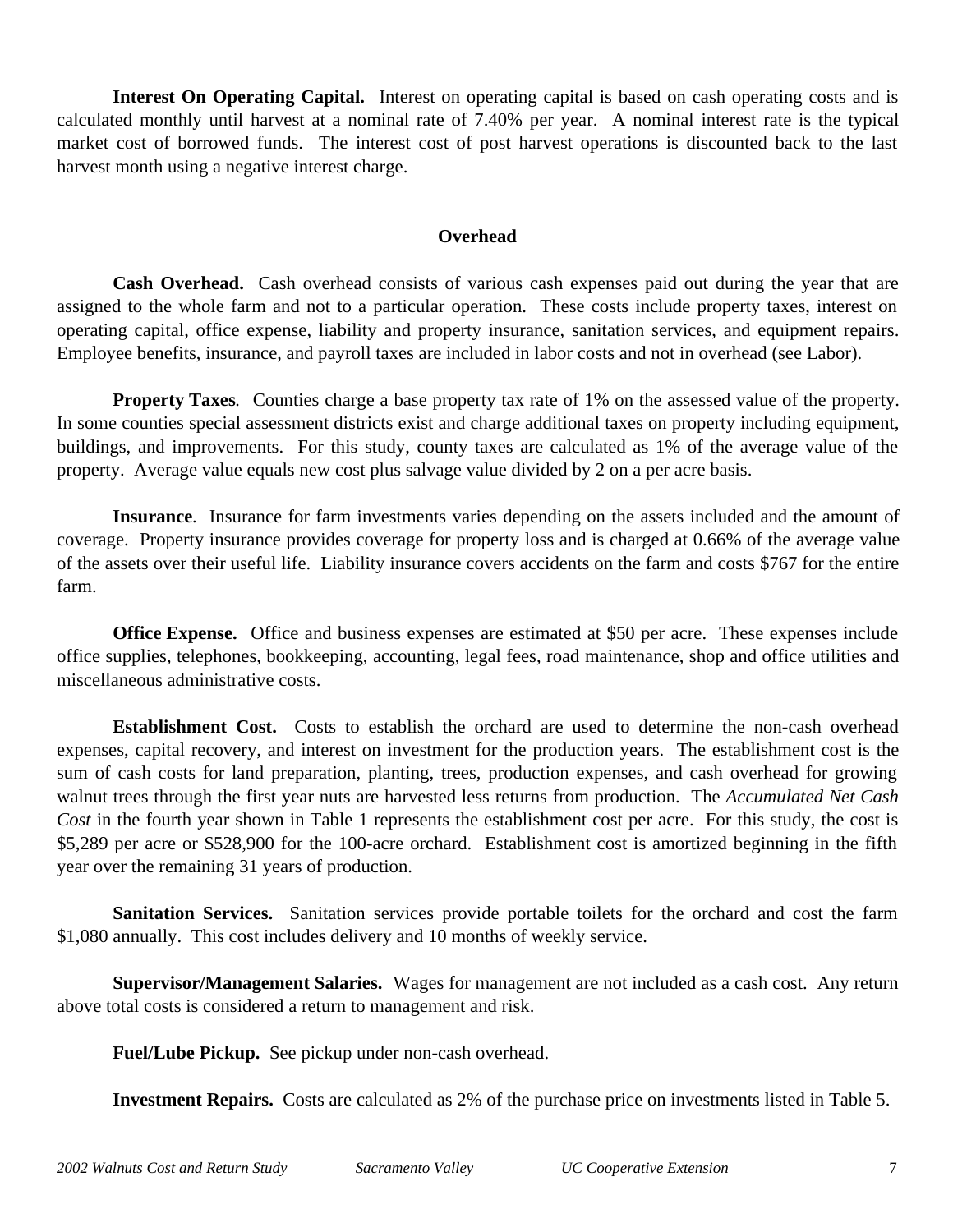**Non-cash Overhead (Investments)**. Non-cash overhead is calculated as the capital recovery cost for equipment and other farm investments. Although farm equipment used for walnuts may be purchased new or used, this study shows the current purchase price for new equipment. The new purchase price is adjusted to 60% to indicate a mix of new and used equipment. Annual ownership costs (equipment and investments) are shown in the tables and represent the capital recovery cost for investments on an annual per acre basis.

*Capital Recovery Costs*. Capital recovery cost is the annual depreciation and interest costs for a capital investment. It is the amount of money required each year to recover the difference between the purchase price and salvage value (unrecovered capital). It is equivalent to the annual payment on a loan for the investment with the down payment equal to the discounted salvage value. This is a more complex method of calculating ownership costs than straight-line depreciation and opportunity costs, but more accurately represents the annual costs of ownership because it takes the time value of money into account (Boehlje and Eidman). The formula for the calculation of the annual capital recovery costs is ((Purchase Price – Salvage Value) x Capital Recovery Factor) + (Salvage Value x Interest Rate).

*Salvage Value*. Salvage value is an estimate of the remaining value of an investment at the end of its useful life. For farm machinery (tractors and implements) the remaining value is a percentage of the new cost of the investment (Boehlje and Eidman). The percent remaining value is calculated from equations developed by the American Society of Agricultural Engineers (ASAE) based on equipment type and years of life. The life in years is estimated by dividing the wear out life, as given by ASAE by the annual hours of use in this operation. For other investments including irrigation systems, buildings, and miscellaneous equipment, the value at the end of its useful life is zero. The salvage value for land is the purchase price because land does not depreciate. The purchase price and salvage value for equipment and investments are shown in Table 5.

*Capital Recovery Factor*. Capital recovery factor is the amortization factor or annual payment whose present value at compound interest is 1. The amortization factor is a table value that corresponds to the interest rate used and the life of the machine.

*Interest Rate.* The interest rate of 6.41% used to calculate capital recovery cost is the United States Department of Agriculture-Economic Reporting Service's (USDA-ERS) ten-year average of California's agricultural sector long run rate of return to production assets from current income. It is used to reflect the long-term realized rate of return to these specialized resources that can only be used effectively in the agricultural sector. In other words, the next best alternative use for these resources is in another agricultural enterprise.

**Irrigation System.** The cost is based on two 75-horsepower electric motors pumping from a depth of 75 feet. Water is pumped to the orchard, after running through a filtration station, into a permanent sprinkler system. For this study, a pump and well already exist, so the cost of the irrigation system is for recasing the well, refurbishing the pump and motor, installing a new filtration system and underground permanent sprinklers. The new irrigation system is installed after the orchard has been laid out and prior to planting. The life of the irrigation system is estimated at 35 years.

**Fuel Tanks**. Two 500-gallon fuel tanks are placed on stands in cement containment meeting Federal,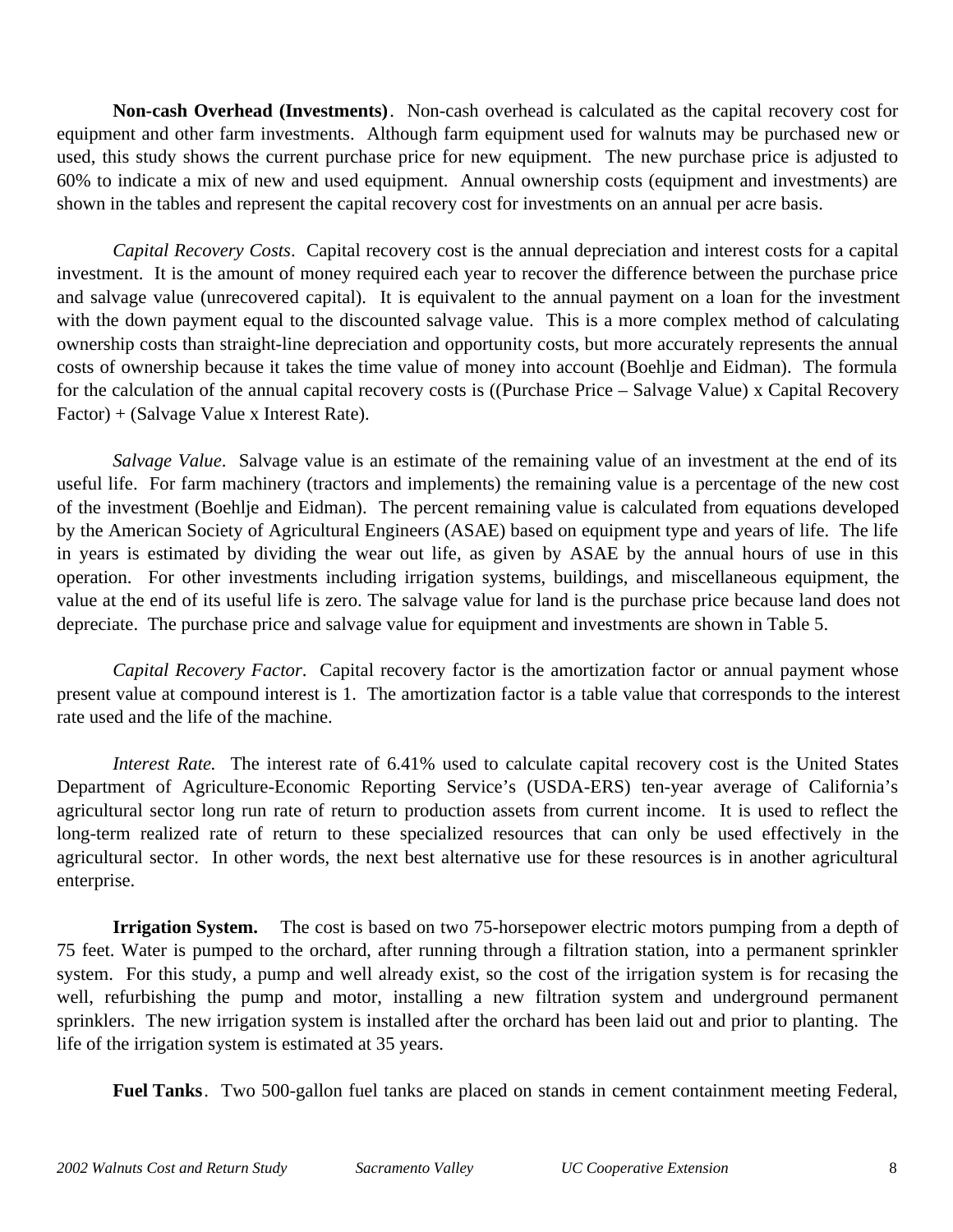State, and local regulations. Fuel is delivered to the equipment by gravity feed.

**Tools**. Includes shop tools/equipment, hand tools and field tools such as pruning equipment.

**Pickup.** The grower owns a one-half ton pickup that he uses for business and personal use. It is assumed that 12,000 miles per year is allocated to business expenses. Fuel and lube expenses shown in cash overhead are calculated using ASAE standards.

**Equipment Costs**. Equipment costs are composed of three parts: non-cash overhead, cash overhead, and operating costs. Both of the overhead factors have been discussed in previous sections. The operating costs consist of repairs, fuel, and lubrication and are discussed under operating costs.

**Risk**. The risks associated with producing and marketing walnuts are high. While this study makes every effort to model a production system based on typical, real world practices, it cannot fully represent financial, agronomic and market risks which affect the profitability and economic viability of walnut production.

**Table Values.** Due to rounding, the totals may be slightly different from the sum of the components.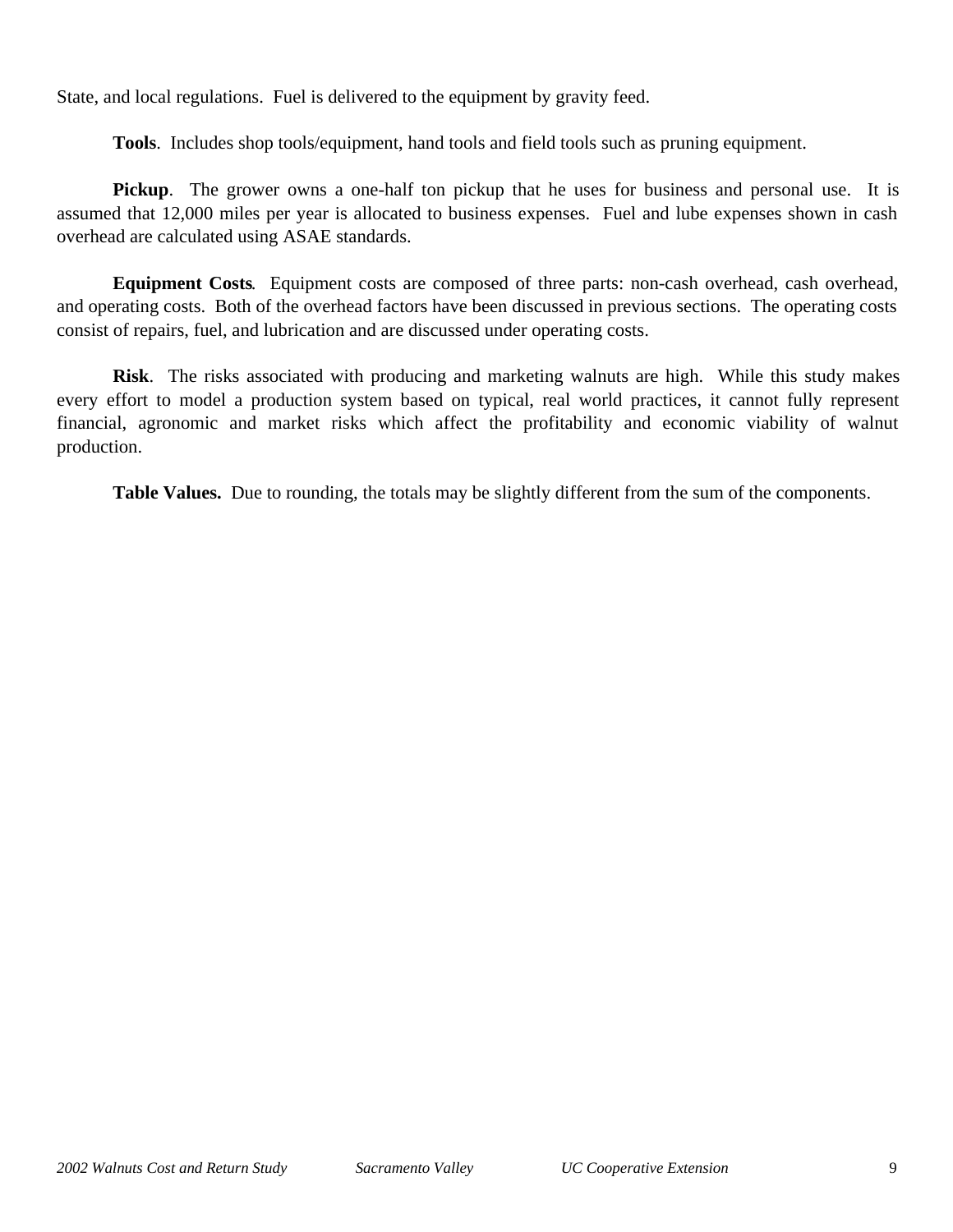## **REFERENCES**

American Society of Agricultural Engineers. (ASAE). 1992. *American Society of Agricultural Engineers Standards Yearbook*. St. Joseph, MO.

Boelje, Michael D., and Vernon R. Eidman. 1984. *Farm Management*. John Wiley and Sons. New York, NY.

- Buchner, Richard, John Edstrom, Janine Hasey, Bill Krueger, Bill Olson, Wilbur Reil, Karen Klonsky, and Pete Livingston. 1995. *Sample Costs to Establish and Produce Walnuts, Sacramento Valley.* University of California, Cooperative Extension. Department of Agricultural and Resource Economics. Davis, CA.
- Integrated Pest Management Education and Publications. "UC IPM Pest Management Guidelines: Walnut". In M. L. Flint (ed.) *UC IPM Pest Management Guidelines*. University of California. Division of Agriculture and Natural Resources. Oakland, CA. Publication 3339.
- Ramos, David E. (ed.). *Walnut Production Manual*. University of California, Division of Agricultural and Natural Resources. Oakland, CA. Publication 3373.
- Reil, Wilbur. 2001. *Walnut Production in Yolo and Solano Counties of California.* University of California Cooperative Extension. Woodland, CA.
- Schwankl, Larry, Terry Prichard, Blaine Hanson, Ilene Wellman. 2000. *Costs of Pressurized Irrigation Systems for Tree Crops.* University of California, Division of Agriculture and Natural Resources. Oakland, CA. Publication 21585.
- USDA-ERS. 2000. *Farm Sector: Farm Financial Ratios*. Agriculture and Rural Economics Division, ERS. USDA. Washington, DC http://www.ers.usda.gov/data/farmbalancesheet/fbsdmu.htm; Internet; accessed January 4, 2002.

------------------------------------------------------------------

For information concerning the above or other University of California publications, contact UC DANR Communications Services at 1-800-994-8849, online at www.ucop.edu, or your local county UC Cooperative Extension office.

University of California and the United States Department of Agriculture cooperating.

The University of California, Cooperative Extension in compliance with Titles VI and VII of the Civil Rights Act of 1964, Title IX of the Education Amendments of 1972, Sections 503 and 504 of the Rehabilitation Act of 1973 does not discriminate on the basis of race, religion, color, national origins, sex, mental or physical handicaps or age in any of its programs or activities, or with respect to any of its employment policies, practices or procedures. Nor does the University of California does not discriminate on the basis of ancestry, sexual orientation, marital status, citizenship, medical condition (as defined in section 12926 of the California Government Code) or because the individuals are disabled or Vietnam era veterans (as defined the Vietnam Era Veterans Readjustment Act of 1974 and Section of the California Government Code). Inquiries regarding this policy may be directed to the Affirmative Action Director, University of California, Agriculture and Natural Resources, 300 Lakeside Drive, Oakland, California 94612-3560, (510) 987-0097.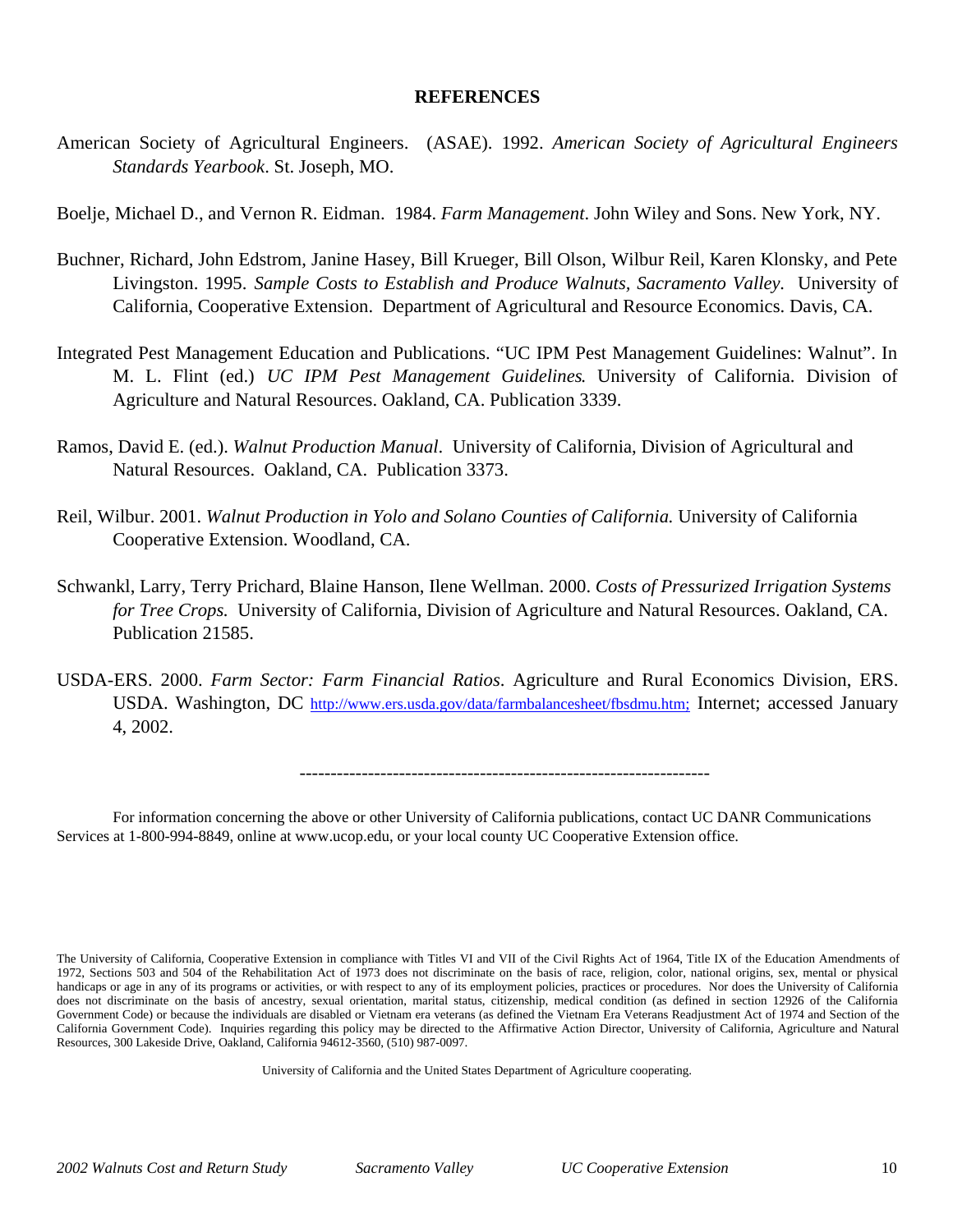#### UC COOPERATIVE EXTENSION  **Table 1. SAMPLE COSTS PER ACRE TO ESTABLISH AN ENGLISH WALNUT ORCHARD** SACRAMENTO VALLEY - 2002

| 4th<br>7th<br>1st<br>2nd<br>3rd<br>5th<br>6th<br>Year:<br>Yield: Dry, In-Shell Pounds Per Acre<br>500<br>1,000<br>1,500<br>2,800<br><b>Planting Costs:</b><br>Nematode Sampling (10/100 acres)<br>3 | 8th<br>5,400     |
|-----------------------------------------------------------------------------------------------------------------------------------------------------------------------------------------------------|------------------|
|                                                                                                                                                                                                     |                  |
|                                                                                                                                                                                                     |                  |
|                                                                                                                                                                                                     |                  |
|                                                                                                                                                                                                     |                  |
| Land Preparation - Subsoil 2X<br>200                                                                                                                                                                |                  |
| Land Preparation - Disc 2X<br>8                                                                                                                                                                     |                  |
| 14<br>Land Preparation - Float 2X                                                                                                                                                                   |                  |
| 1,500<br>Land Preparation - Fumigate (100%, untarped)                                                                                                                                               |                  |
| Land Prep-Berms<br>9                                                                                                                                                                                |                  |
| Land Prep-Weed: Preplant Strip Spray<br>6                                                                                                                                                           |                  |
| Trees: 56 Per Acre @ \$15.00 ea., (2 in 2nd year)<br>840<br>30                                                                                                                                      |                  |
| 129<br>5<br>Survey, Mark, Dig Holes & Plant                                                                                                                                                         |                  |
| Stake & Paint Trees (10.5 ft stake)<br>229                                                                                                                                                          |                  |
| $\overline{35}$<br>TOTAL PLANTING COSTS<br>2,938                                                                                                                                                    |                  |
| <b>Cultural Costs:</b>                                                                                                                                                                              |                  |
| 28<br>28<br>38<br>48<br>Pruning, Training & Tying 3X<br>33<br>33<br>63                                                                                                                              | 75               |
| 8<br>9<br>12<br><b>Brush Disposal</b><br>10<br>10                                                                                                                                                   | 12               |
| 58<br>Fertilizer - Nitrogen (Dry Yr 1-2, Liquid Yr 3+)<br>14<br>22<br>29<br>36<br>43<br>58                                                                                                          | 58               |
| Weed Control - Strip Spray<br>13                                                                                                                                                                    |                  |
| Weed Control - Winter Strip Spray<br>34<br>31<br>17<br>16<br>16<br>16<br>16                                                                                                                         | 16               |
| 28<br>28<br>28<br>28<br>28<br>28<br>28<br>Weed Control - Mow Middles 5X                                                                                                                             | 28               |
| 17<br>17<br>9<br>9<br>Weed Control - In-Season Strip Spray 1X (2X-Yr 2-5)<br>8<br>17<br>17                                                                                                          | 9                |
| 46<br>Disease Control - Walnut Blight 2X (3X-Yr 8)<br>46<br>46                                                                                                                                      | 69               |
| Irrigate<br>110<br>130<br>130<br>130<br>130<br>150<br>150                                                                                                                                           | 150              |
| Insect Control - Caterpillar<br>12<br>12<br>12                                                                                                                                                      |                  |
| <b>Insect Control - Miscellaneous Insects</b><br>36<br>36                                                                                                                                           | 36               |
| 29<br>29<br><b>Insect Control - Codling Moth</b><br>29                                                                                                                                              | 29               |
| Harvest Aid & Application 50% acres                                                                                                                                                                 | 17               |
| Rodent Control<br>10<br>10<br>10<br>10<br>10<br>10<br>10                                                                                                                                            | 10               |
| 45<br>45<br>45<br>ATV Use<br>45<br>45<br>45<br>45<br>28<br>28<br>28<br>28<br>28<br>28<br>28<br>Miscellaneous Labor                                                                                  | 45<br>28         |
| 5<br>5<br>22<br>22<br>22<br>22<br>PCA Service<br>5                                                                                                                                                  | 22               |
| $\mathbf{1}$<br>$\mathbf{1}$<br>Leaf Analysis<br>1<br>1<br>1<br>1<br>1                                                                                                                              | -1               |
| TOTAL CULTURAL COSTS<br>336<br>357<br>364<br>374<br>464<br>536<br>553                                                                                                                               | 605              |
| <b>Harvest Costs:</b>                                                                                                                                                                               |                  |
| Hand Pick<br>74                                                                                                                                                                                     |                  |
| Shake, Pick & Haul<br>113<br>116<br>126                                                                                                                                                             | 145              |
| Hand Rake<br>10<br>10<br>10                                                                                                                                                                         | 10               |
| 60<br>90<br>30<br>168<br>Hull Dry                                                                                                                                                                   | 324              |
| California Walnut Commission Assessment Fee<br>5<br>10<br>15<br>28                                                                                                                                  | 54               |
| 193<br>231<br>TOTAL HARVEST COSTS<br>109<br>332                                                                                                                                                     | 533              |
| 229<br>12<br>9<br>14<br>15<br>17<br>11<br>Interest On Operating Capital @ 7.40%                                                                                                                     | 20               |
| 671<br>375<br>492<br>782<br>902<br>TOTAL OPERATING COSTS/ACRE<br>3,504<br>404                                                                                                                       | 1,158            |
| <b>Cash Overhead Costs:</b>                                                                                                                                                                         |                  |
| Office Expense<br>50<br>50<br>50<br>50<br>50<br>50<br>50                                                                                                                                            | 50               |
| <b>Sanitation Fees</b><br>11<br>11<br>11<br>11<br>11<br>11<br>11                                                                                                                                    | 11               |
| 5<br>5<br>5<br>5<br>5<br>5<br>5<br>Liability Insurance                                                                                                                                              | 5                |
| <b>Property Taxes</b><br>62<br>61<br>61<br>60<br>60<br>61<br>61                                                                                                                                     | 61               |
| Property Insurance<br>12<br>11<br>11<br>11<br>11<br>11<br>11                                                                                                                                        | 12               |
| Investment Fuel/Lube-Pickup<br>17<br>17<br>17<br>17<br>17<br>17<br>17                                                                                                                               | 17               |
| <b>Investment Repairs</b><br>51<br>51<br>51<br>51<br>51<br>51<br>51                                                                                                                                 | 51               |
| TOTAL CASH OVERHEAD COSTS<br>206<br>206<br>205<br>206<br>208<br>205<br>206                                                                                                                          | $\overline{207}$ |
| 3,711<br>697<br>876<br>988<br>TOTAL CASH COSTS/ACRE<br>610<br>581<br>1,108                                                                                                                          | 1,365            |
| INCOME/ACRE FROM PRODUCTION<br>310<br>620<br>930<br>1,736                                                                                                                                           | 3,348            |
| NET CASH COSTS/ACRE FOR THE YEAR<br>3,711<br>610<br>581<br>387<br>256<br>58                                                                                                                         |                  |
| PROFIT/ACRE ABOVE CASH COSTS<br>628                                                                                                                                                                 | 1,983            |
| <b>ACCUMULATED NET CASH COSTS/ACRE</b><br>3,711<br>4,321<br>5,289<br>5,545<br>4,902<br>5,603<br>4,975                                                                                               | 2,992            |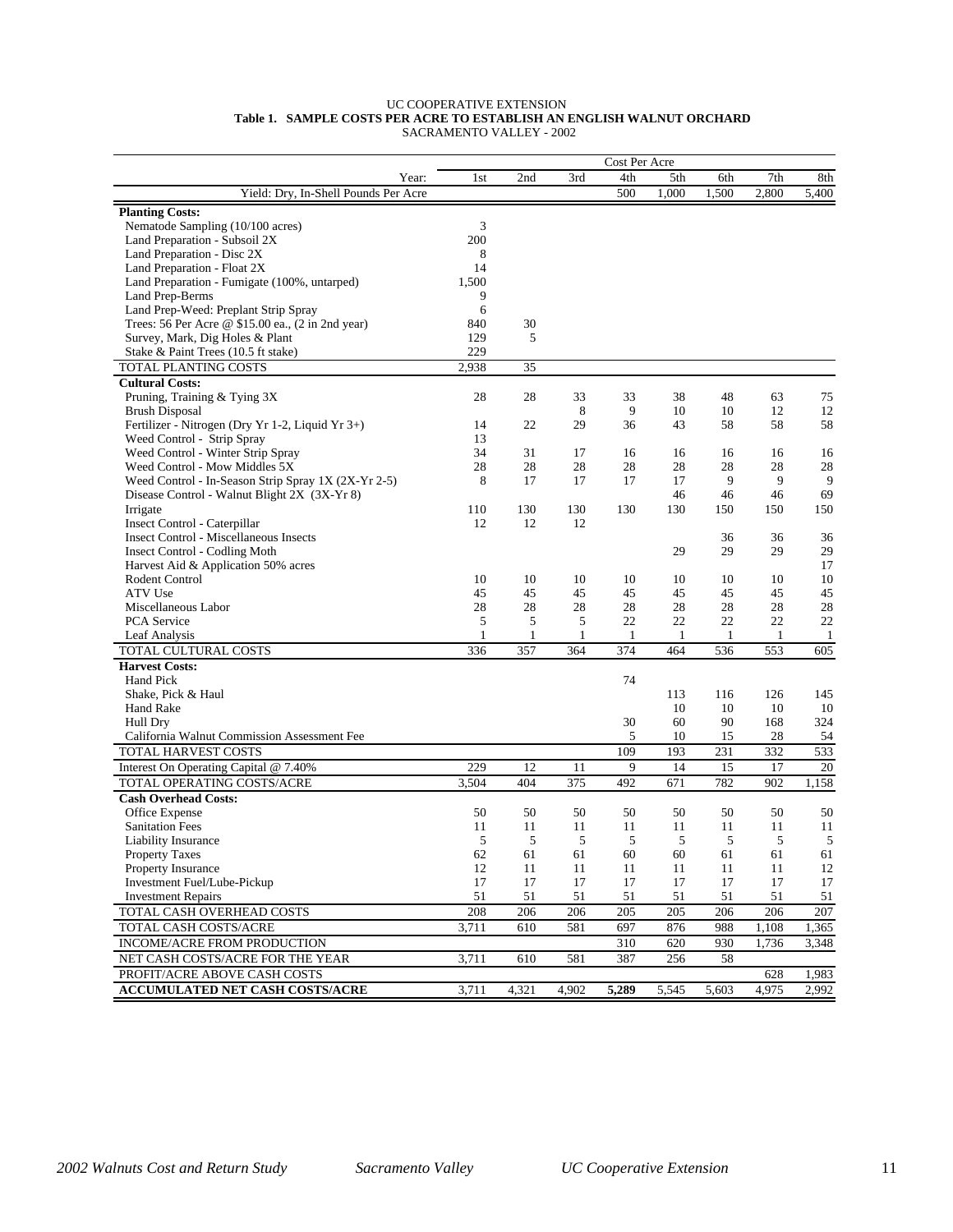| <b>U.C. COOPERATIVE EXTENSION</b> |  |  |  |  |  |
|-----------------------------------|--|--|--|--|--|
| Table 1. continued                |  |  |  |  |  |

|                                    |       |       |       | Cost Per Acre |       |       |       |       |
|------------------------------------|-------|-------|-------|---------------|-------|-------|-------|-------|
| Year:                              | 1st   | 2nd   | 3rd   | 4th           | 5th   | 6th   | 7th   | 8th   |
| Yield: Field Run - Pounds Per Acre |       |       |       | 500           | 1.000 | 1,500 | 2,800 | 5,400 |
| <b>Capital Recovery</b>            |       |       |       |               |       |       |       |       |
| Land @ \$4,200/Producing Acre      | 282   | 282   | 282   | 282           | 282   | 282   | 282   | 282   |
| Shop Building                      | 47    | 47    | 47    | 47            | 47    | 47    | 47    | 47    |
| Fuel Tanks 2-500 gal               | 3     | 3     | 3     | 3             | 3     | 3     | 3     | 3     |
| Sprinkler Irrigation System        | 124   | 124   | 124   | 124           | 124   | 124   | 124   | 124   |
| Shop/Hand Tools                    | 17    | 17    | 17    | 17            | 17    | 17    | 17    | 17    |
| Pickup $1/2$ ton                   | 46    | 46    | 46    | 46            | 46    | 46    | 46    | 46    |
| Equipment                          | 71    | 49    | 49    | 35            | 49    | 54    | 54    | 69    |
| TOTAL INTEREST ON INVESTMENT       | 590   | 568   | 568   | 554           | 568   | 573   | 573   | 588   |
| TOTAL COST/ACRE FOR THE YEAR       | 4,301 | 1,178 | 1,149 | 1,251         | 1,444 | 1,561 | 1,681 | 1,953 |
| INCOME/ACRE FROM PRODUCTION        |       |       |       | 310           | 620   | 930   | 1.736 | 3,348 |
| TOTAL NET COST/ACRE FOR THE YEAR   | 4,301 | 1,178 | 1,149 | 941           | 824   | 631   |       |       |
| NET PROFIT/ACRE ABOVE TOTAL COST   |       |       |       |               |       |       | 55    | 1,395 |
| TOTAL ACCUMULATED NET COST/ACRE    | 4,301 | 5.479 | 6.628 | 7,569         | 8.393 | 9.024 | 8.969 | 7,574 |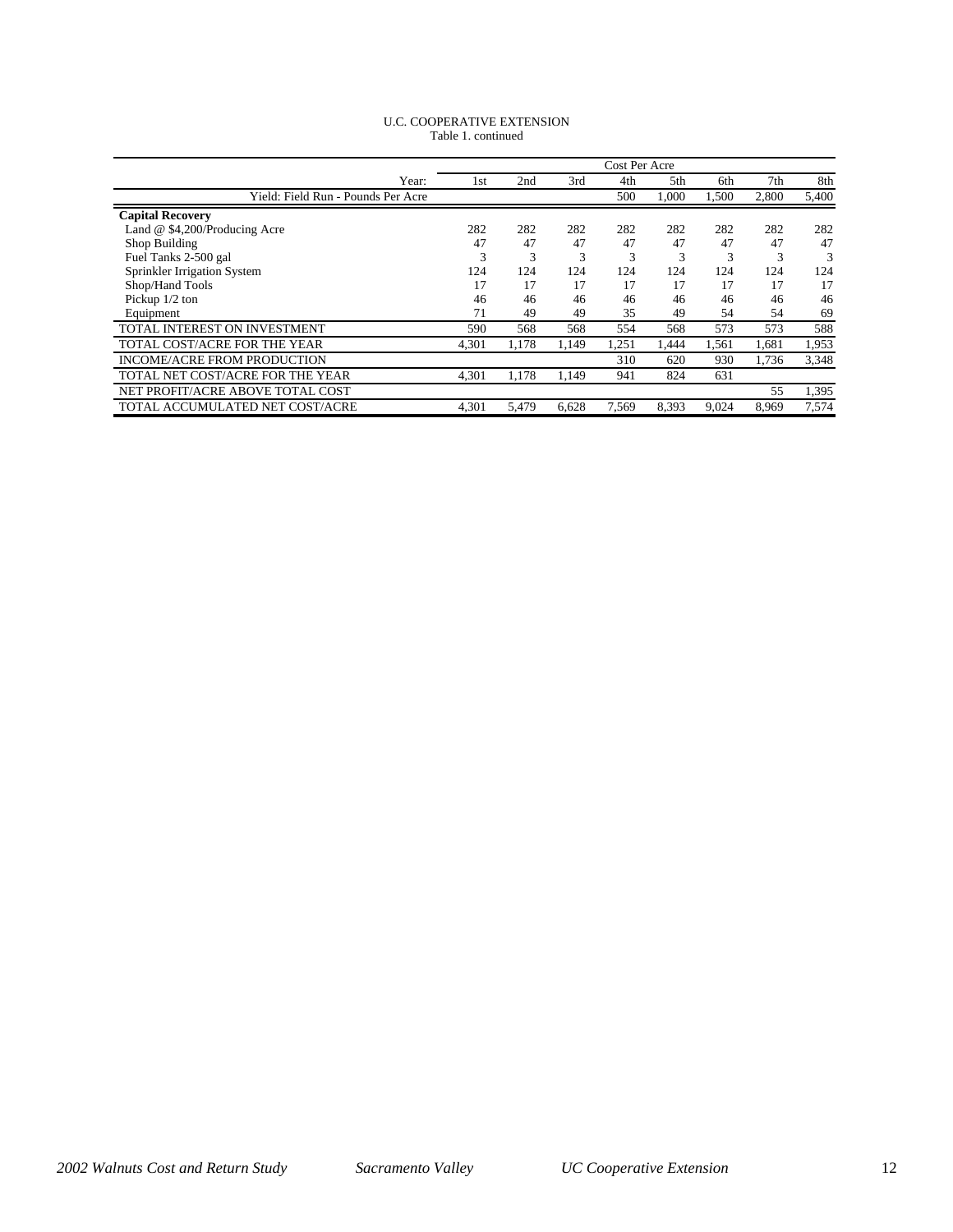# UC COOPERATIVE EXTENSION **Table 2. COSTS PER ACRE TO PRODUCE WALNUTS**

Sacramento Valley - 2002

|                                            | Operation     | Cash and Labor Costs per acre |                  |                    |                  |                |      |
|--------------------------------------------|---------------|-------------------------------|------------------|--------------------|------------------|----------------|------|
|                                            | Time          | Labor                         | Fuel, Lube       | Material           | Custom/          | Total          | Your |
| Operation                                  | (Hrs/A)       | Cost                          | & Repairs        | Cost               | Rent             | Cost           | Cost |
| Cultural:                                  |               |                               |                  |                    |                  |                |      |
| Pruning - Alternate Years (50% cost)       | 3.50          | 51                            | 26               | $\boldsymbol{0}$   | $\boldsymbol{0}$ | 77             |      |
| Pruning - Brush Disposal - Alternate Years | 0.37          | 12                            | 3                | $\mathbf{0}$       | $\boldsymbol{0}$ | 15             |      |
| Irrigate                                   | 1.00          | 9                             | $\mathbf{0}$     | 141                | $\mathbf{0}$     | 150            |      |
| Fertilizer - Nitrogen 2X                   | 0.00          | $\theta$                      | $\theta$         | 58                 | $\boldsymbol{0}$ | 58             |      |
| Fertilizer - Leaf Analysis-N, K, Zn        | 0.04          | $\theta$                      | $\theta$         | $\overline{0}$     | $\mathbf{1}$     | $\mathbf{1}$   |      |
| Pest - PCA Service                         | 0.00          | $\overline{0}$                | $\boldsymbol{0}$ | $\boldsymbol{0}$   | 22               | 22             |      |
| Weed Control - In-Season Strip Spray       | 0.25          | $\overline{4}$                | $\overline{c}$   | 3                  | $\boldsymbol{0}$ | 9              |      |
| Weed Control - Dormant Strip Spray         | 0.25          | $\overline{4}$                | $\overline{2}$   | 10                 | $\boldsymbol{0}$ | 16             |      |
| Weed Control - Mow Middles 5X              | 1.25          | 18                            | 10               | $\theta$           | $\mathbf{0}$     | 28             |      |
| Insect Control-Codling Moth 2X             | 0.50          | 7                             | 5                | 39                 | $\boldsymbol{0}$ | 51             |      |
| Insect Control - Misc. Insects             | 0.25          | $\overline{4}$                | 3                | 30                 | $\boldsymbol{0}$ | 36             |      |
| Disease Control-Walnut Blight 3X           | 0.75          | 11                            | 8                | 86                 | $\boldsymbol{0}$ | 104            |      |
| Vertebrate Control - Gophers               | 0.50          | 5                             | $\boldsymbol{0}$ | 6                  | $\boldsymbol{0}$ | 10             |      |
| Growth Regulator (50% acres)               | 0.13          | $\mathfrak{2}$                | $\mathbf{1}$     | 14                 | $\boldsymbol{0}$ | 17             |      |
| ATV Use                                    | 2.85          | 41                            | $\overline{4}$   | $\mathbf{0}$       | $\boldsymbol{0}$ | 45             |      |
| Miscellaneous Labor                        | 3.00          | 28                            | $\theta$         | $\mathbf{0}$       | $\boldsymbol{0}$ | 28             |      |
| TOTAL CULTURAL COSTS                       | 14.63         | 195                           | 64               | 386                | 23               | 667            |      |
| Harvest:                                   |               |                               |                  |                    |                  |                |      |
| Shake, Pick, Haul                          | 0.00          | $\theta$                      | $\mathbf{0}$     | $\boldsymbol{0}$   | 145              | 145            |      |
| <b>Rake Walnuts</b>                        | 1.50          | 14                            | $\boldsymbol{0}$ | $\boldsymbol{0}$   | $\boldsymbol{0}$ | 14             |      |
| Hull, Dry                                  | 0.00          | $\boldsymbol{0}$              | $\boldsymbol{0}$ | $\mathbf{0}$       | 324              | 324            |      |
| CWC Assessment Fee                         | 0.00          | $\theta$                      | $\boldsymbol{0}$ | 54                 | $\boldsymbol{0}$ | 54             |      |
| <b>TOTAL HARVEST COSTS</b>                 | 1.50          | 14                            | $\mathbf{0}$     | 54                 | 469              | 538            |      |
| Interest on operating capital $@$ 7.40%    |               |                               |                  |                    |                  | 25             |      |
| TOTAL OPERATING COSTS/ACRE                 |               | 209                           | 64               | 440                | 492              | 1,230          |      |
| <b>CASH OVERHEAD:</b>                      |               |                               |                  |                    |                  |                |      |
| Office                                     |               |                               |                  |                    |                  | 50             |      |
| Liability Insurance                        |               |                               |                  |                    |                  | 5              |      |
| <b>Sanitation Service</b>                  |               |                               |                  |                    |                  | 11             |      |
| Fuel/Lube Pickup                           |               |                               |                  |                    |                  | 17             |      |
| <b>Property Taxes</b>                      |               |                               |                  |                    |                  | 88             |      |
| Property Insurance                         |               |                               |                  |                    |                  | 29             |      |
| <b>Investment Repairs</b>                  |               |                               |                  |                    |                  | 51             |      |
| TOTAL CASH OVERHEAD COSTS                  |               |                               |                  |                    |                  | 250            |      |
| TOTAL CASH COSTS/ACRE                      |               |                               |                  |                    |                  | 1,481          |      |
| Non-cash Overhead:                         | Per producing |                               |                  | <b>Annual Cost</b> |                  |                |      |
|                                            | Acre          |                               |                  | Capital Recovery   |                  |                |      |
| <b>Buildings</b>                           |               |                               |                  |                    |                  |                |      |
| Fuel Tanks 2-500 gal                       | 520<br>35     |                               |                  | 47<br>3            |                  | 47<br>3        |      |
| Shop Tools                                 | 129           |                               |                  | 13                 |                  | 13             |      |
|                                            |               |                               |                  |                    |                  |                |      |
| <b>Irrigation System</b>                   | 1,720         |                               |                  | 124                |                  | 124            |      |
| Hand Tools                                 | 41            |                               |                  | $\overline{4}$     |                  | $\overline{4}$ |      |
| Pickup 1/2 Ton                             | 240           |                               |                  | 45                 |                  | 45             |      |
| Land                                       | 4,410         |                               |                  | 282                |                  | 282            |      |
| Walnut Establishment                       | 5,289         |                               |                  | 396                |                  | 396            |      |
| Equipment                                  | 564           |                               |                  | 65                 |                  | 65             |      |
| TOTAL NON-CASH OVERHEAD COSTS              | 12,948        |                               |                  | 980                |                  | 980            |      |
| TOTAL COSTS/ACRE                           |               |                               |                  |                    |                  | 2,460          |      |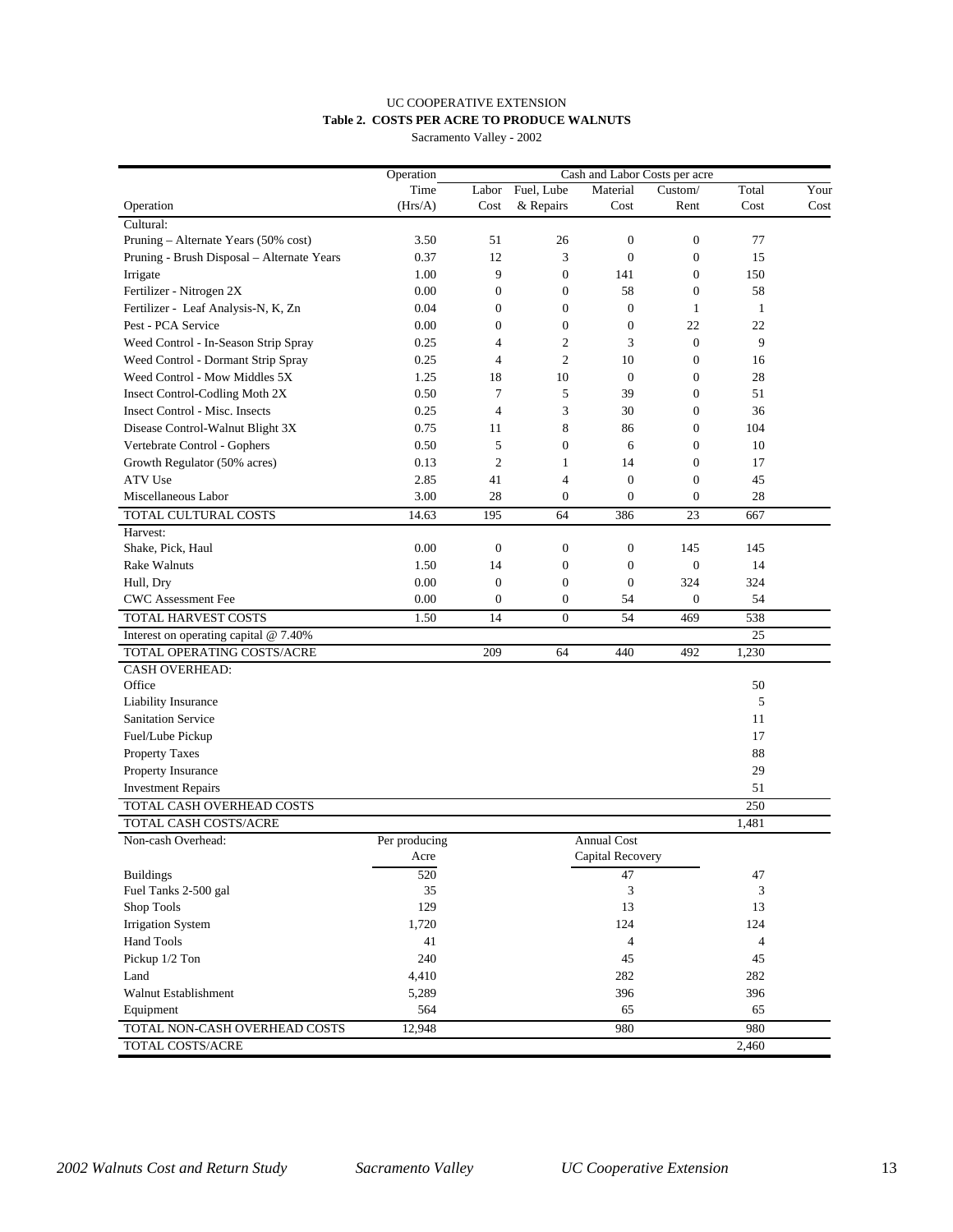## UC COOPERATIVE EXTENSION **Table 3. COSTS AND RETURNS PER ACRE TO PRODUCE WALNUTS**

Sacramento Valley - 2002

|                                       | Quantity |                 | Price or  | Value or         | Youi |
|---------------------------------------|----------|-----------------|-----------|------------------|------|
|                                       | /Acre    | Unit            | Cost/Unit | Cost/Acre        | Cost |
| <b>GROSS RETURNS</b>                  |          |                 |           |                  |      |
| Walnuts                               | 5,400.00 | lb              | 0.62      | 3,348            |      |
| <b>OPERATING COSTS</b>                |          |                 |           |                  |      |
| Rodenticide:                          |          |                 |           |                  |      |
| Rodent Bait-Wilco                     | 1.00     | lb              | 5.62      | 6                |      |
| <b>Fungicide:</b>                     |          |                 |           |                  |      |
| Kocide 101                            | 24.00    | lb              | 2.10      | 50               |      |
| Manex                                 | 14.40    | pt              | 2.44      | 35               |      |
| <b>Insecticide:</b>                   |          |                 |           |                  |      |
| Lorsban 4E                            | 4.00     | pt              | 5.59      | 22               |      |
| Asana XL                              | 1.00     | pt              | 16.65     | 17               |      |
| Omite 30W                             | 5.00     | lb              | 6.06      | 30               |      |
| Herbicide:                            |          |                 |           |                  |      |
| Roundup Ultra                         | 1.08     | pt              | 5.40      | 6                |      |
| Princep Caliber 90                    | 0.90     | lb              | 4.56      | $\overline{4}$   |      |
| Karmex DF                             | 0.68     | lb              | 5.09      | 3                |      |
| <b>Harvest Aid:</b>                   |          |                 |           |                  |      |
| Ethrel                                | 2.50     | pt              | 5.44      | 14               |      |
| Fertilizer:                           |          |                 |           |                  |      |
| <b>UN-32</b>                          | 200.00   | lb <sub>N</sub> | 0.29      | 58               |      |
| Irrigation:                           |          |                 |           |                  |      |
| Water                                 | 42.00    | acin            | 3.35      | 141              |      |
| Custom:                               |          |                 |           |                  |      |
| Shake Walnuts                         | 1.00     | acre            | 35.00     | 35               |      |
| Sweep Walnuts                         | 1.00     | acre            | 15.00     | 15               |      |
| Pickup Walnuts                        | 1.00     | acre            | 55.00     | 55               |      |
| Haul Walnuts                          | 2.70     | ton             | 15.00     | 41               |      |
| Hull/Shell Walnuts                    | 5,400.00 | lb              | 0.06      | 324              |      |
| PCA Service                           | 1.00     | acre            | 22.00     | 22               |      |
| Leaf Analysis N                       | 0.04     | each            | 5.00      | $\boldsymbol{0}$ |      |
| Leaf Analysis K                       | 0.04     | each            | 5.00      | $\boldsymbol{0}$ |      |
| Leaf Analysis Zn                      | 0.04     | each            | 5.00      | $\mathbf{0}$     |      |
| Assessment:                           |          |                 |           |                  |      |
| CA Walnut Commission                  | 5,400.00 | lb              | 0.01      | 54               |      |
| Labor (machine)                       | 12.11    | hrs             | 12.06     | 146              |      |
| Labor (non-machine)                   | 6.74     | hrs             | 9.38      | 63               |      |
| Fuel - Gas                            | 13.46    | gal             | 1.51      | 20               |      |
| Fuel - Diesel                         | 15.16    | gal             | 1.26      | 19               |      |
| Lube                                  |          |                 |           | 6                |      |
| Machinery repair                      |          |                 |           | 18               |      |
| Interest on operating capital @ 7.40% |          |                 |           | 25               |      |
| TOTAL OPERATING COSTS/ACRE            |          |                 |           | 1,230            |      |
| NET RETURNS ABOVE OPERATING COSTS     |          |                 |           | 2,118            |      |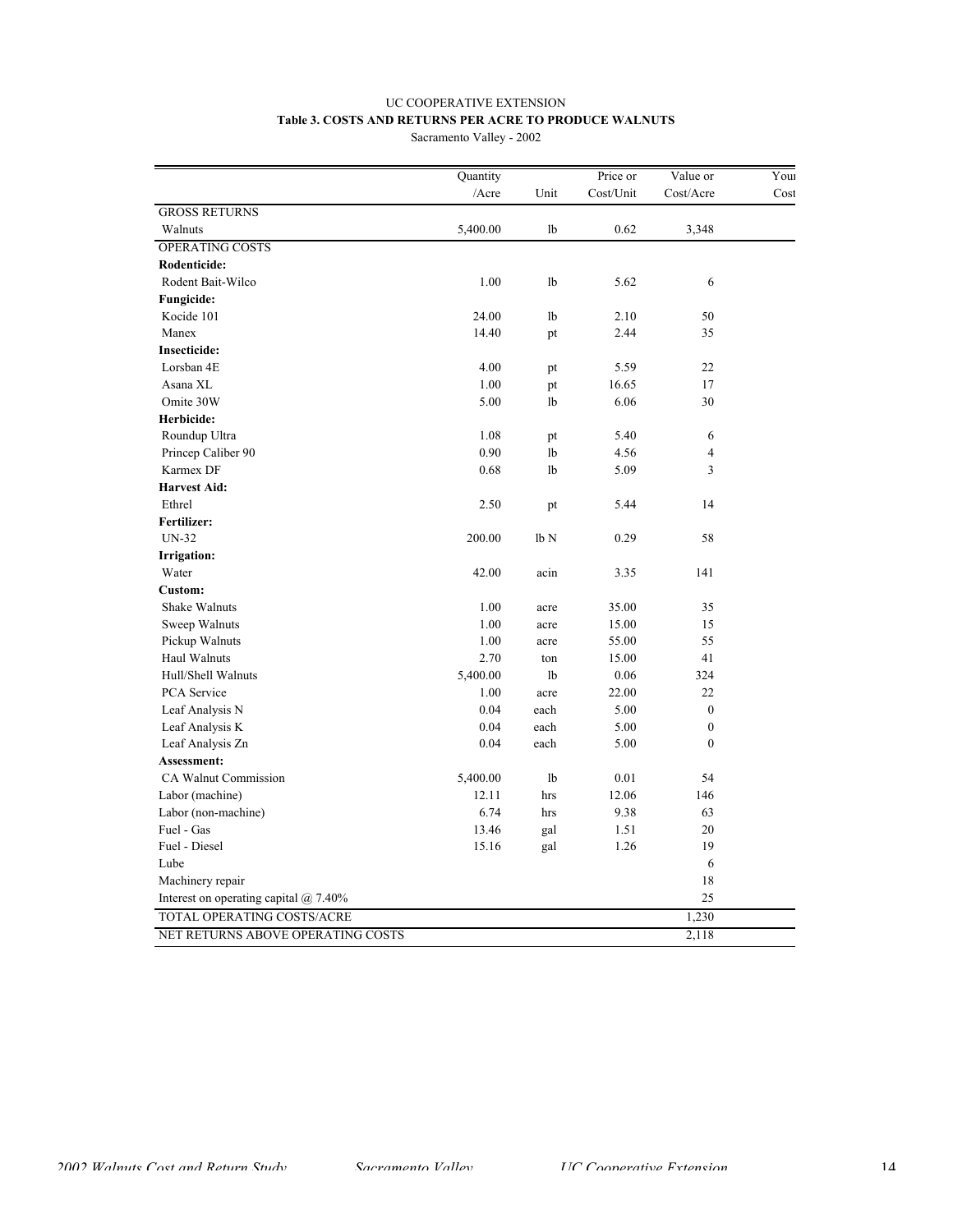## UC COOPERATIVE EXTENSION Table 3. continued

|                                            | Quantity |      | Price or  | Value or  | Youi |
|--------------------------------------------|----------|------|-----------|-----------|------|
|                                            | /Acre    | Unit | Cost/Unit | Cost/Acre | Cost |
| <b>CASH OVERHEAD COSTS:</b>                |          |      |           |           |      |
| Office                                     |          |      |           | 50        |      |
| Liability Insurance                        |          |      |           | 5         |      |
| <b>Sanitation Service</b>                  |          |      |           | 11        |      |
| Fuel/Lube Pickup                           |          |      |           | 17        |      |
| Property Taxes                             |          |      |           | 88        |      |
| Property Insurance                         |          |      |           | 29        |      |
| <b>Investment Repairs</b>                  |          |      |           | 51        |      |
| TOTAL CASH OVERHEAD COSTS/ACRE             |          |      |           | 250       |      |
| <b>TOTAL CASH COSTS/ACRE</b>               |          |      |           | 1,481     |      |
| NON-CASH OVERHEAD COSTS (Capital Recovery) |          |      |           |           |      |
| <b>Buildings</b>                           |          |      |           | 47        |      |
| Fuel Tanks 2-500ga                         |          |      |           | 3         |      |
| Shop Tools                                 |          |      |           | 13        |      |
| Irrigations System                         |          |      |           | 124       |      |
| Hand Tools                                 |          |      |           | 4         |      |
| Pickup 1/2 Ton                             |          |      |           | 45        |      |
| Land                                       |          |      |           | 282       |      |
| Walnut Establishment                       |          |      |           | 396       |      |
| Equipment                                  |          |      |           | 65        |      |
| TOTAL NON-CASH OVERHEAD COSTS/ACRE         |          |      |           | 980       |      |
| TOTAL COSTS/ACRE                           |          |      |           | 2,460     |      |
| NET RETURNS ABOVE TOTAL COSTS              |          |      |           | 888       |      |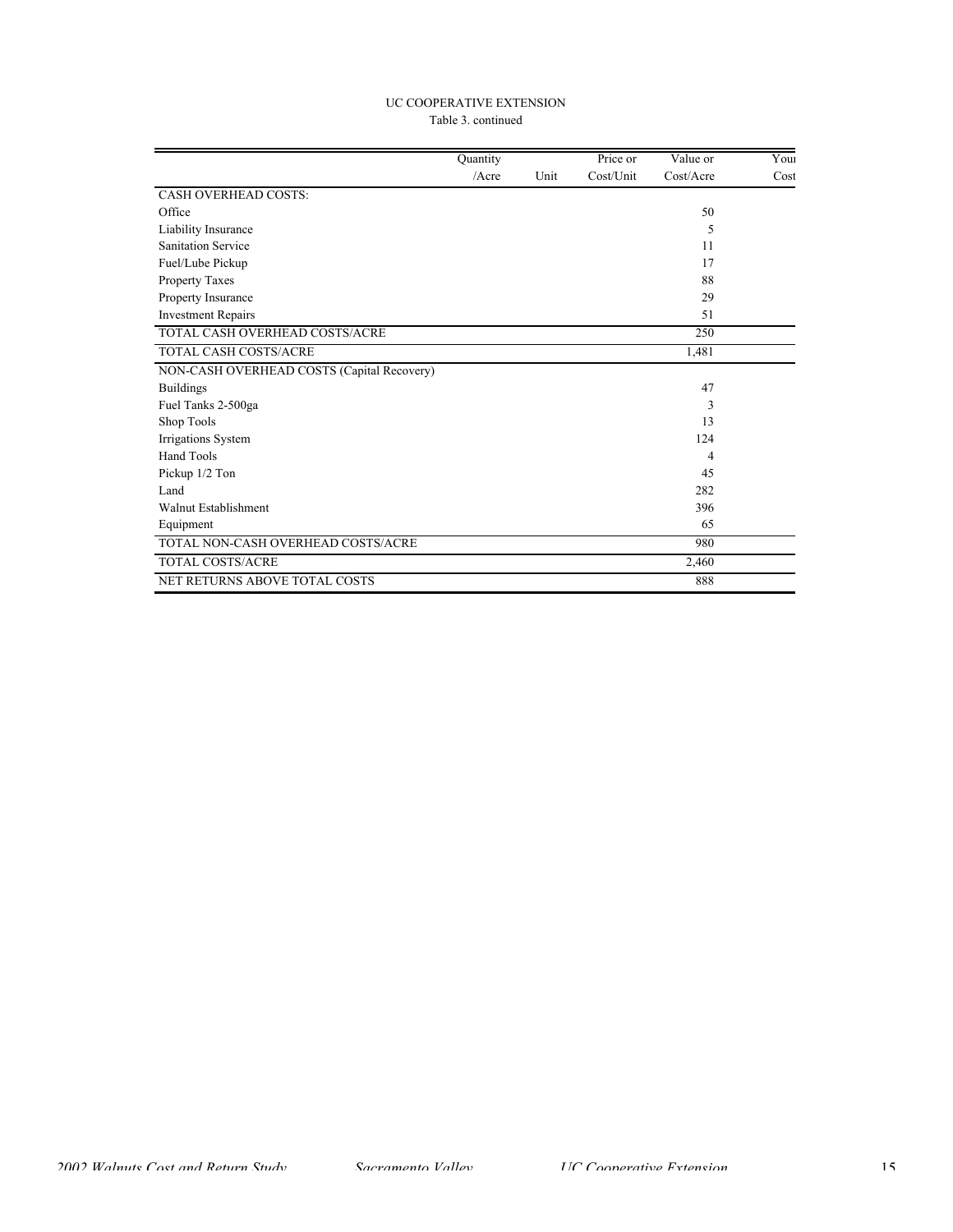# UC COOPERATIVE EXTENSION **Table 4. MONTHLY CASH COSTS PER ACRE TO PRODUCE WALNUTS**

Sacramento Valley - 2002

| Beginning JAN 02                      | <b>JAN</b>       | <b>FEB</b>     | <b>MAR</b>      | <b>APR</b>     | <b>MAY</b>     | <b>JUN</b>      | <b>JUL</b>     | <b>AUG</b>      | <b>SEP</b>      | OCT            | <b>NOV</b>               | <b>DEC</b>     | <b>TOTAL</b> |
|---------------------------------------|------------------|----------------|-----------------|----------------|----------------|-----------------|----------------|-----------------|-----------------|----------------|--------------------------|----------------|--------------|
| Ending DEC 02                         | 02               | 02             | 02              | 02             | 02             | 02              | 02             | 02              | 02              | 02             | 02                       | 02             |              |
| Cultural:                             |                  |                |                 |                |                |                 |                |                 |                 |                |                          |                |              |
| Pruning - Alternate Yrs (50% of cost) |                  | 77             |                 |                |                |                 |                |                 |                 |                |                          |                | 77           |
| Brush Disposal - Alternate Yrs        |                  | 15             |                 |                |                |                 |                |                 |                 |                |                          |                | 15           |
| Pest Control - Gophers                |                  |                | 10              |                |                |                 |                |                 |                 |                |                          |                | 10           |
| Weed Control - Mow Middle             |                  |                |                 | 6              | 6              | 6               | 6              | 6               |                 |                |                          |                | 28           |
| Irrigate                              |                  |                |                 | 16             | 30             | 37              | 47             | 19              |                 |                |                          |                | 150          |
| Disease Control-Walnut Blight 3X      |                  |                |                 | 69             | 35             |                 |                |                 |                 |                |                          |                | 104          |
| Insect Control-Codling Moth 2X        |                  |                |                 |                |                | 29              | 23             |                 |                 |                |                          |                | 51           |
| Fertilizer - Nitrogen 2X              |                  |                |                 | 29             |                |                 |                | 29              |                 |                |                          |                | 58           |
| Pest Control - Misc. Insects          |                  |                |                 |                |                |                 |                | 36              |                 |                |                          |                | 36           |
| Harvest Aid                           |                  |                |                 |                |                |                 |                | 17              |                 |                |                          |                | 17           |
| Weed Control - In-Season Strip Spray  |                  |                |                 |                |                |                 | 9              |                 |                 |                |                          |                | 9            |
| Weed Control - Dormant Strip Spray    |                  |                |                 |                |                |                 |                |                 |                 |                | 16                       |                | 16           |
| ATV Use                               | $\overline{4}$   | 4              | 4               | 4              | 4              | 4               | 4              | 4               | $\overline{4}$  | 4              | $\overline{\mathcal{L}}$ | $\overline{4}$ | 45           |
| Miscellaneous Labor                   | $\overline{2}$   | $\overline{2}$ | $\overline{2}$  | $\overline{2}$ | $\overline{2}$ | $\overline{c}$  | $\overline{c}$ | $\overline{2}$  | $\overline{2}$  | $\overline{2}$ | $\overline{c}$           | $\overline{2}$ | 28           |
| PCA Service                           |                  | $\overline{2}$ | $\overline{2}$  | $\overline{2}$ | $\overline{2}$ | $\overline{2}$  | $\overline{2}$ | $\overline{2}$  | $\overline{2}$  | $\overline{2}$ | $\overline{c}$           |                | $22\,$       |
| Leaf Analysis-N, K, Zn                |                  |                |                 |                | $\mathbf{1}$   |                 |                |                 |                 |                |                          |                | $\mathbf{1}$ |
| TOTAL CULTURAL COSTS                  | 6                | 100            | 19              | 128            | 80             | 80              | 93             | 115             | 8               | 8              | 24                       | 6              | 667          |
| Harvest:                              |                  |                |                 |                |                |                 |                |                 |                 |                |                          |                |              |
| Shake, Pick & Haul                    |                  |                |                 |                |                |                 |                |                 |                 | 145            |                          |                | 145          |
| <b>Rake Walnuts</b>                   |                  |                |                 |                |                |                 |                |                 |                 | 14             |                          |                | 14           |
| Hull, Dry                             |                  |                |                 |                |                |                 |                |                 |                 | 324            |                          |                | 324          |
| CWC Assessment Fee                    |                  |                |                 |                |                |                 |                |                 |                 | 54             |                          |                | 54           |
| <b>TOTAL HARVEST COSTS</b>            |                  |                |                 |                |                |                 |                |                 |                 | 538            |                          |                | 538          |
| Interest on operating capital         | $\boldsymbol{0}$ | $\mathbf{1}$   | $\mathbf{1}$    | $\overline{c}$ | $\overline{2}$ | 3               | 3              | $\overline{4}$  | $\overline{4}$  | $\overline{7}$ | $\overline{0}$           | $\mathbf{0}$   | 25           |
| TOTAL OPERATING COSTS/ACRE            | 6                | 100            | 19              | 130            | 82             | 82              | 96             | 119             | $\overline{12}$ | 553            | $\overline{24}$          | 6              | 1,230        |
| <b>OVERHEAD:</b>                      |                  |                |                 |                |                |                 |                |                 |                 |                |                          |                |              |
| Office                                | 4                | $\overline{4}$ | 4               | $\overline{4}$ | $\overline{4}$ | $\overline{4}$  | $\overline{4}$ | $\overline{4}$  | $\overline{4}$  | $\overline{4}$ | $\overline{4}$           | $\overline{4}$ | 50           |
| Liability Insurance                   | 5                |                |                 |                |                |                 |                |                 |                 |                |                          |                | 5            |
| <b>Sanitation Service</b>             |                  | 1              | 1               | $\mathbf{1}$   | $\mathbf{1}$   | $\mathbf{1}$    | $\mathbf{1}$   | $\mathbf{1}$    | $\mathbf{1}$    | $\mathbf{1}$   | $\mathbf{1}$             |                | 11           |
| Fuel/Lube Pickup                      |                  | $\overline{2}$ | $\overline{2}$  | $\overline{2}$ | $\overline{2}$ | $\overline{c}$  | $\overline{c}$ | $\overline{2}$  | $\overline{2}$  | $\overline{c}$ | $\overline{c}$           |                | 17           |
| Property Taxes                        |                  |                |                 | 44             |                |                 |                |                 |                 |                |                          | 44             | 88           |
| Property Insurance                    | 29               |                |                 |                |                |                 |                |                 |                 |                |                          |                | 29           |
| <b>Investment Repairs</b>             | $\overline{4}$   | 4              | 4               | 4              | 4              | 4               | 4              | 4               | 4               | 4              | 4                        | 4              | 51           |
| TOTAL CASH OVERHEAD COSTS             | 42               | 11             | $\overline{11}$ | 55             | 11             | $\overline{11}$ | 11             | $\overline{11}$ | 11              | 11             | 11                       | 52             | 250          |
| <b>TOTAL CASH COSTS/ACRE</b>          | 48               | 112            | 31              | 185            | 93             | 94              | 107            | 130             | 23              | 564            | 35                       | 58             | 1,481        |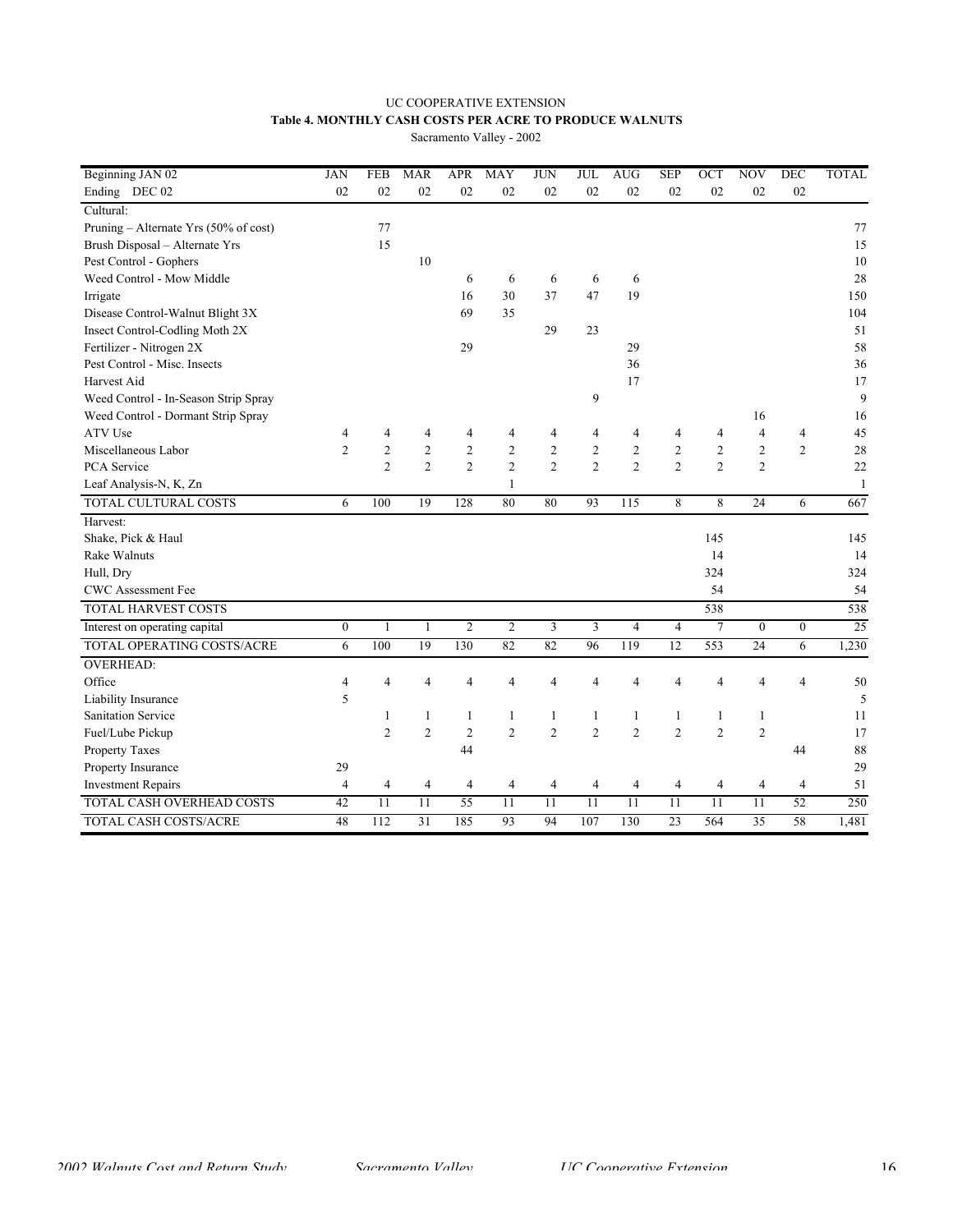## UC COOPERATIVE EXTENSION **Table 5. WHOLE FARM ANNUAL EQUIPMENT, INVESTMENT AND BUSINESS OVERHEAD** Sacramento Valley - 2002

|              |                         |        |             |                  |                     | Cash Overhead  |       |        |
|--------------|-------------------------|--------|-------------|------------------|---------------------|----------------|-------|--------|
| Yr           | Description             | Price  | Yrs<br>Life | Salvage<br>Value | Capital<br>Recovery | Insur-<br>ance | Taxes | Total  |
| 02           | 75HP JD5510N MFWD       | 42,000 | 15          | 8,177            | 4,097               | 166            | 251   | 4,514  |
| 02           | ATV <sub>4WD</sub>      | 3,861  | 7           | 386              | 656                 | 14             | 21    | 691    |
| 02           | <b>Brush Rake</b>       | 1,584  | 25          | 45               | 128                 | 5              | 8     | 141    |
| 02           | Loader Forks            | 810    | 15          | 78               | 82                  | 3              | 4     | 90     |
| 02           | Mower - Flail 10'       | 5,000  | 10          | 500              | 655                 | 18             | 28    | 701    |
| 02           | Orchard Sprayer 500 Gal | 18,850 | 10          | 3,333            | 2,362               | 73             | 111   | 2,546  |
| 02           | Pruning Tower           | 18,324 | 10          | 1,832            | 2,401               | 67             | 101   | 2,568  |
| 02           | Weed Sprayer 100 Gal    | 3,550  | 10          | 628              | 445                 | 14             | 21    | 479    |
| <b>TOTAL</b> |                         | 93,979 |             | 14,979           | 10.826              | 360            | 545   | 11,730 |
|              | 60% of New Cost *       | 56,387 |             | 8,987            | 6,496               | 216            | 327   | 7,038  |

## **ANNUAL EQUIPMENT COSTS**

\*Used to reflect a mix of new and used equipment

#### **ANNUAL INVESTMENT COSTS**

|                         |          |      |         |          | Cash Overhead |       |         |         |
|-------------------------|----------|------|---------|----------|---------------|-------|---------|---------|
|                         |          | Yrs  | Salvage | Capital  | Insur-        |       |         |         |
| Description             | Price    | Life | Value   | Recovery | ance          | Taxes | Repairs | Total   |
| <b>Buildings</b>        | 52,000   | 20   |         | 4,682    | 172           | 260   | 781     | 5,895   |
| Fuel Tanks 2-500 gal    | 3,500    | 35   | 1,295   | 242      | 16            | 24    | 70      | 352     |
| Hand Tools              | 4,120    | 15   | 412     | 418      | 15            | 23    | 50      | 506     |
| Shop Tools              | 12,903   | 15   | 1,161   | 1,315    | 46            | 70    | 232     | 1,664   |
| Irrigation System       | 172,000  | 35   |         | 12,425   | 568           | 860   | 3,440   | 17,292  |
| Land                    | 441.000  | 35   | 441.000 | 28,224   | ۰             | 4,410 | -       | 32,634  |
| Pickup $1/2$ Ton        | 24,000   | 5    | 7,000   | 4,528    | 102           | 155   | 480     | 5,265   |
| Walnut Establishment    | 528,900  | 31   |         | 39,644   | 1,745         | 2,644 | ۰       | 44,033  |
| <b>TOTAL INVESTMENT</b> | .238,423 |      | 450.868 | 91,478   | 2,664         | 8,446 | 5,053   | 107,641 |

### **ANNUAL BUSINESS OVERHEAD COSTS**

|                           | Units/ |      | Price/ | Total |
|---------------------------|--------|------|--------|-------|
| Description               | Farm   | Unit | Unit   | Cost  |
| Fuel/Lube Pickup          | 100    | acre | 17.36  | 1,736 |
| Liability Insurance       | 100    | acre | 5.09   | 509   |
| Office Expense            | 100    | acre | 50.00  | 5,000 |
| <b>Sanitation Service</b> | 100    | acre | 10.80  | 1,080 |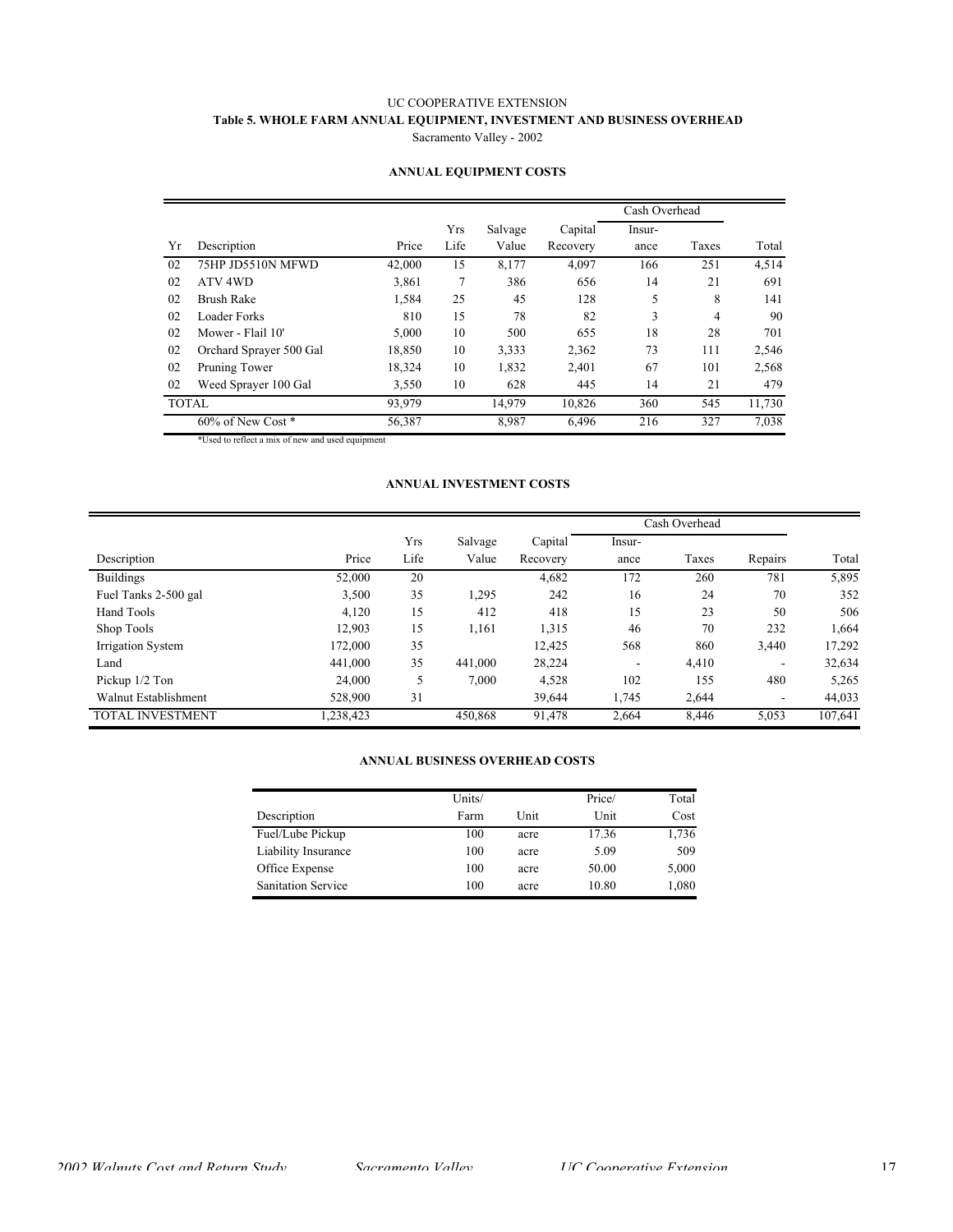## UC COOPERATIVE EXTENSION **Table 6. HOURLY EQUIPMENT COSTS** Sacramento Valley - 2002

|    |                         |        | <b>COSTS PER HOUR</b> |               |       |           |           |       |              |  |
|----|-------------------------|--------|-----------------------|---------------|-------|-----------|-----------|-------|--------------|--|
|    |                         | Actual |                       | Cash Overhead |       | Operating |           |       |              |  |
|    |                         | Hours  | Capital               | Insur-        |       |           | Fuel $\&$ | Total | Total        |  |
|    | Yr Description          | Used   | Recovery              | ance          | Taxes | Repairs   | Lube      | Oper. | $Costs/Hr$ . |  |
| 02 | 75HP JD5510N MFWD       | 411.60 | 5.97                  | 0.24          | 0.37  | 1.03      | 5.34      | 6.37  | 12.95        |  |
| 02 | ATV 4WD                 | 285.00 | 1.38                  | 0.03          | 0.04  | 0.28      | 1.16      | 1.44  | 2.90         |  |
| 02 | Brush Rake              | 36.70  | 2.09                  | 0.09          | 0.13  | 0.27      | 0.00      | 0.27  | 2.58         |  |
| 02 | <b>Loader Forks</b>     | 36.70  | 1.35                  | 0.05          | 0.07  | 0.16      | 0.00      | 0.16  | 1.62         |  |
| 02 | Mower – Flail $10'$     | 25.00  | 3.14                  | 0.09          | 0.13  | 1.09      | 0.00      | 1.09  | 4.45         |  |
| 02 | Orchard Sprayer 500 Gal | 162.50 | 8.72                  | 0.27          | 0.41  | 3.19      | 0.00      | 3.19  | 12.59        |  |
| 02 | Pruning Tower           | 385.00 | 3.74                  | 0.10          | 0.16  | 1.57      | 5.21      | 6.78  | 10.78        |  |
| 02 | Weed Sprayer 100 Gal    | 50.00  | 5.34                  | 0.17          | 0.25  | 0.95      | 0.00      | 0.95  | 6.70         |  |